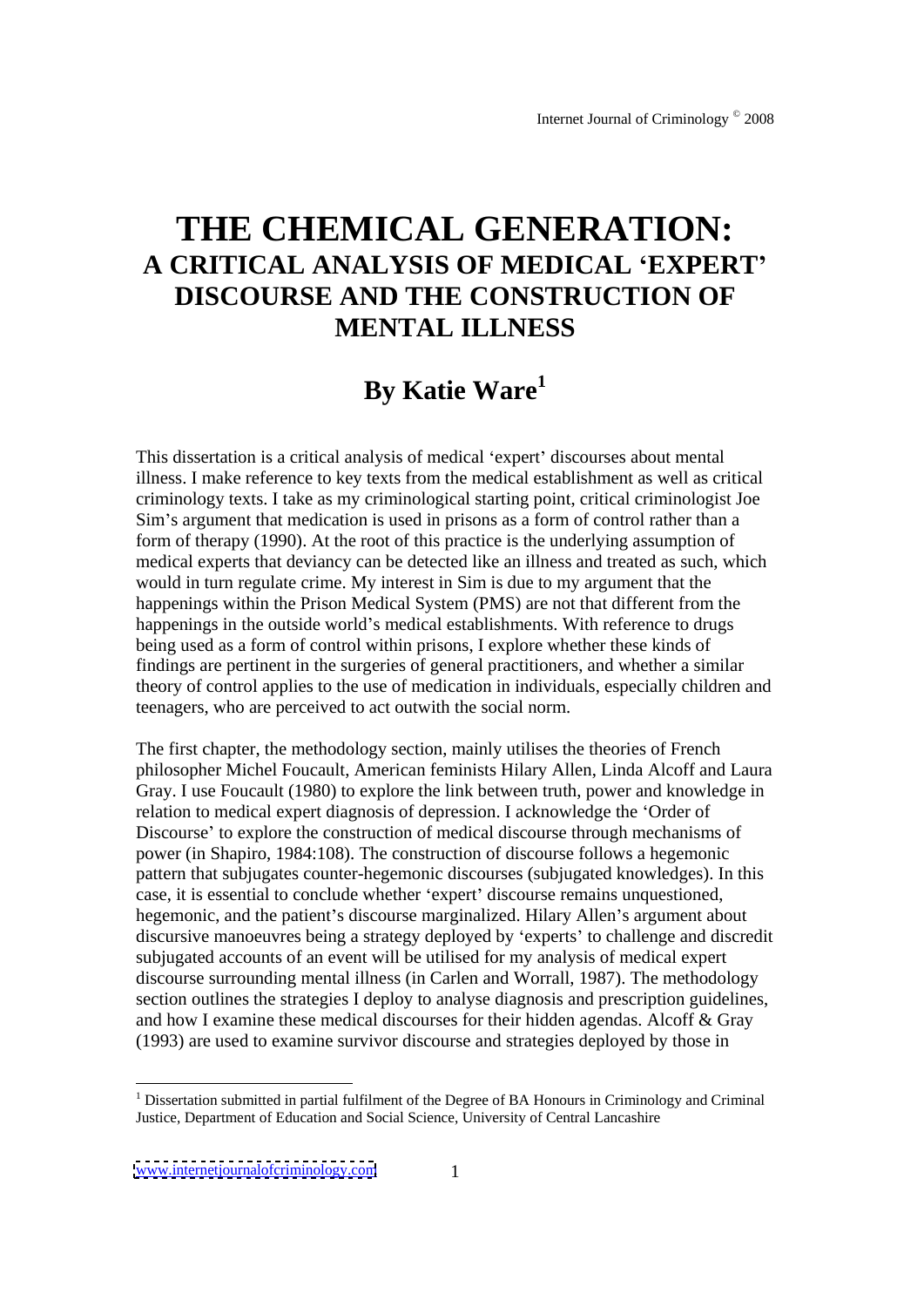powerful positions that silence survivor discourse, or use it as a technique for recuperating hegemonic discourse.

The second chapter consistsof a brief history of medical discourse and an examination of the doctor/patient relationship. I examine the argument of Sim (1990) - that prisons use medication as a form of control rather than therapy- and look into the historical context of the Prison Medical System (PMS). This is important for an understanding of how prisons came to use drugs in this manner and the effects this practice has on the general population. Foucault's *Birth of the Clinic* is used to examine the development of the medical clinic and the doctor/patient relationship (1973). I apply the work of Foucault's *Madness and Civilization* to explore how the idea of 'madness' has developed throughout history and is still considered a threat to the social 'norm' today (1989). Relating to this, I draw upon Foucault s theory of normalization and bio-power, along with Rose's theory of governmentality and (state) control.

In the third chapter I explore  $Sim's (1990)$  argument that drugs are used as a technology of control in the PMS, and compare this with that made within general practitioner s surgeries. The point of this examination is to determine whether a similar theory of control can be applied to the use of medication in individuals (especially children and teenagers) who are labelled as troubled/troublesome. Within this chapter I question the lack of resistance against 'expert' knowledge, and the use of silencing strategies that render subjugated speech as mad (Foucault, 1980). Furthermore, I provide a discourse analysis of practitioners' guidelines and the diagnosis of depression. Here, I examine various medical texts for this purpose. My aim is to examine dominant discourses surrounding the diagnosis of mental illness and argue that these discourses remain unquestioned and unchallenged. Survivor discourse is also examined, as I explore whether these subjugated discourses reveal useful and important knowledge about the individual experience of taking medication. I also investigate how experience is subjugated through hegemonic 'expert' discourse. For this purpose accounts of individuals who have been prescribed medication and their accounts of this experience are included. I also focus on the use of Ritalin to control the behaviour of children diagnosed with Attention Deficit Hyperactivity Disorder (ADHD) and liken this to Sim's argument that drugs are used in the prison system to control disruptive and difficult to handle inmates (1990).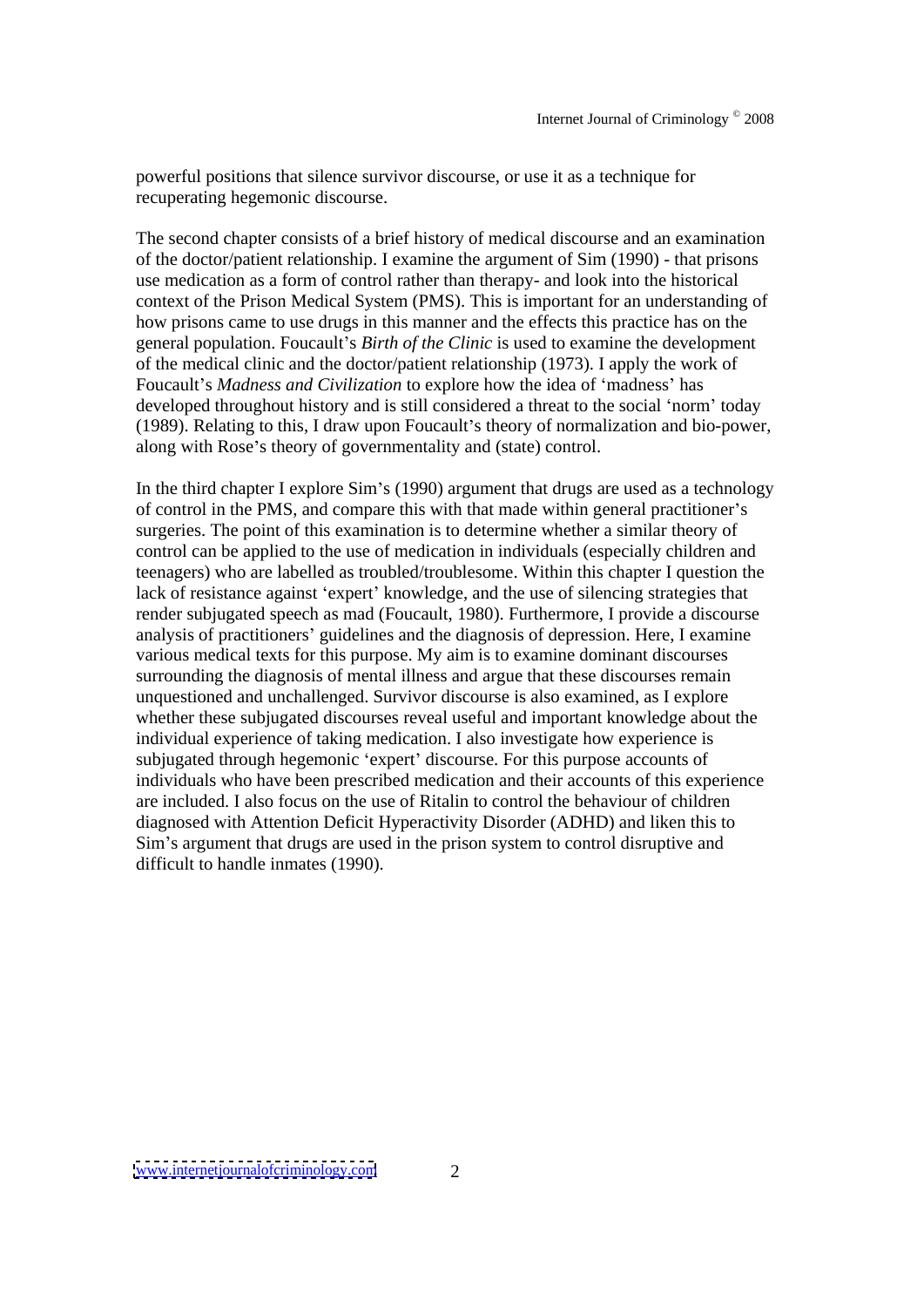#### **Method behind the Madness**

This methodology section begins by setting out a view that clearly distinguishes this dissertation from a positivistic concern with evaluating different therapeutic regimes imposed on those individuals labelled troubled/troublesome. My aim is to explore the discursive construction of mental illness, especially depression and ADHD, within a medical diagnosis. Discourse analysis is my tool for this critical examination as the construction of mental illness in medical discourse is theprimary concern. Within this analysis, discursive manoeuvres that delete the agency and delegate the responsibility of an event are highlighted. In this case diagnosis guidelines and antidepressantinduced suicide are the focus of concern.

I begin with the master of discourse analysis, French philosopher Michel Foucault, who argues that in every society discourse is regulated and controlled by those in positions of power (in Shapiro, 1984). There is a struggle waged through and between discourses. Discourse, Foucault argues, is the power to be seized , as those whose discourse is acknowledged are able to gain power through this practice (in Shapiro, 1984:110). The production of discourse is, in every society, controlled through processes of selection, organization and distribution. This entails three 'procedures of exclusion'. The most familiar exclusion is prohibition, or the forbidden speech. Foucault argues that whether the speaker is heard or not depends on the subject spoken about, the circumstances and the "privileged or exclusive right" of the speaker (Foucault in Shapiro 1984: 110). A pertinent example is the doctor, or psychiatrist having a privileged speaking position and the patient's speech being marginalized. An attempt to voice disagreement with a medical 'expert's' diagnosis results in further marginalization.

Foucault argues that the second element of exclusion is the division and rejection of speech considered mad as opposed to what is considered 'reasonable' (in Shapiro, 1984:110). Non-expert discourse is considered to be less prevalent than that of expert , and is also considered to hold less currency, value and truth. It is subjugated. Although some attention is given to subjugated knowledges (i.e. the patient), this discourse is controlled by a 'framework of knowledge' through which speech is rendered sensible (Foucault, in Shapiro, 1984:111). We can clearly see this division of reason versus madness in the network of institutions that allow a doctor, or psychiatrist, to control the discourse of the patient.

The final exclusion that Foucault identifies is the conflict between true and false. Truth' is upheld by an arrangement of institutions that conduct the 'will to know' and is governed by a system of exclusion, 'a historical, modifiable, and institutionally constraining system' (Foucault in Shapiro, 1984: 112). Scientific thought is considered to be the 'true' discourse and remains largely unchallenged and unquestioned. The claim to science is reliant upon institutional support, and is reinforced and maintained through a system of practices such as those within the medical field. This will to truth dominates the production of discourse and although it is understood to be the greatest restriction on other discourses, it is the strongest and most powerful form of exclusion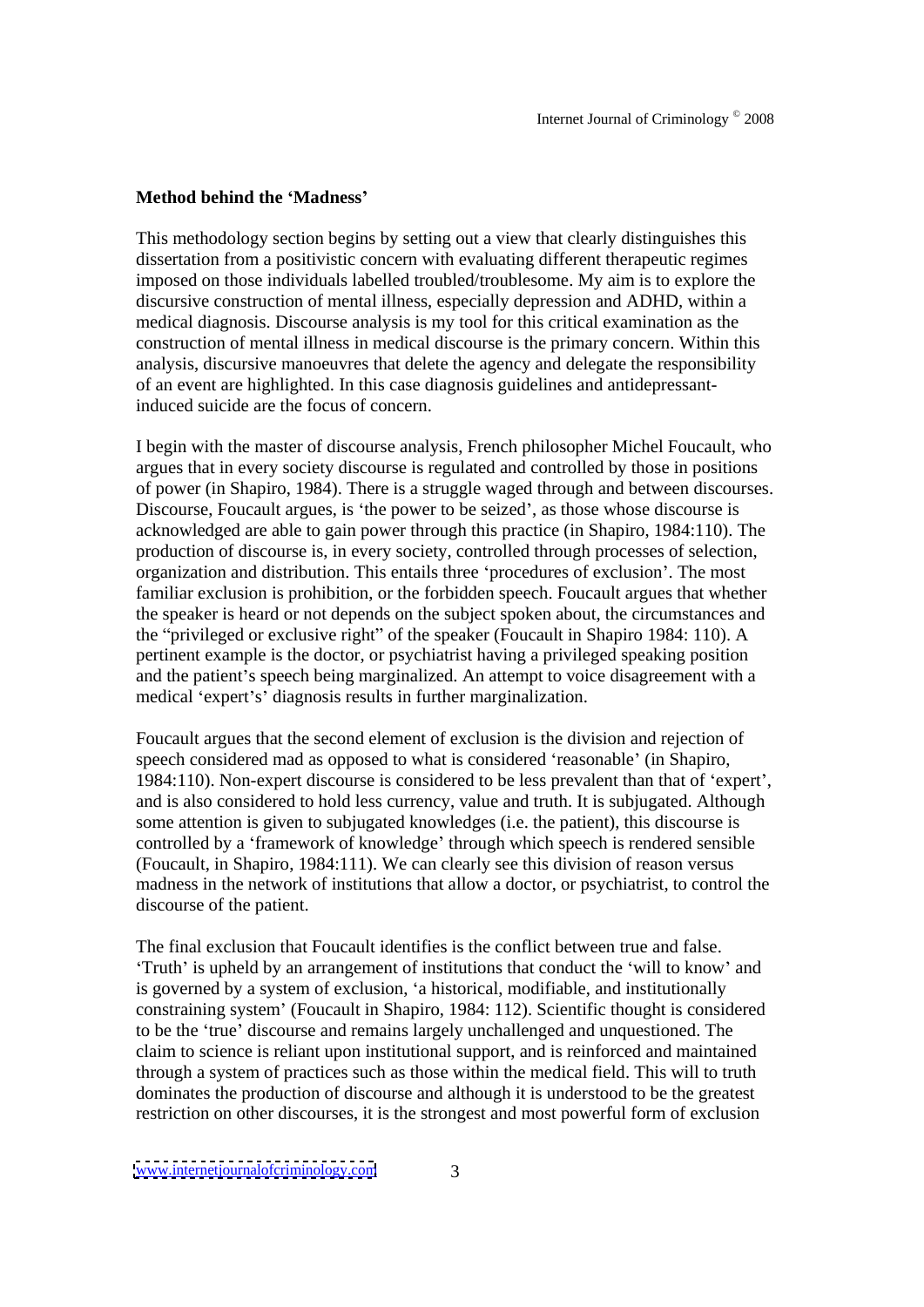as well as the most accepted. This is the power of scientific hegemony (Foucault in Shapiro 1984).

Expert' knowledges have been challenged by what Foucault refers to as a 'local' character of criticism' (not reliant on the consent of hegemonic ideology), advanced by 'an insurrection of subjugated knowledges' (Foucault, 1980:81). By subjugated knowledges, Foucault is referring to organic knowledges that have been buried or blocked, as well as knowledges that have been disqualified or considered inadequate this is extremely relevant as it is the discourse of the patient that is subjugated. The combination of these subjugated knowledges is characterised as genealogy, which is an anti science that acknowledges a 'historical knowledge of struggles' for knowledge to be made useful in a tactical manner in the present (Foucault, 1980: 83). Genealogies are considered to be a struggle against the effects of power produced by scientific discourse. Genealogies are counter-hegemonic, as is this dissertation, and allow subjugated knowledges to take precedence over hegemonic discourses. This provides valuable insight and knowledge of an event or object governed by science (in this case, patient discourse is privileged over medical discourse).

For Foucault (1979) there is a link between discourse, power and knowledge. Knowledge and 'truth' are produced by and in discourse. Although Foucault is referring to discourse on sexuality, it applies equally to any discourse. Those in positions of power dominate and maintain the production of discourse, which in turn produces truth' and knowledge. It is essential to note that 'truth' is portrayed in such a manner that it benefits the hegemonic group. It is important, therefore, to assess who does the speaking about a particular subject, what their speaking position and viewpoint is, and more importantly, how the subject is put into discourse. These many forms of power through which discourse is filtered are referred to as 'polymorphous techniques of power , and it is through these techniques that individual behaviour is controlled and penetrated (Foucault, 1979:11). In regards to mental health, it is the doctor/psychiatrist that controls discourse; those that experience the occurrence are subjugated. The knowledge and 'truth' produced with the discourse about the illness are not by those that experience it, but by those that seek to control it.

Foucault's theory has been enormously influential and adapted in a wide range of fields, notably those of particular concern for feminism. Feminist psychologist, Nicola Gavey (1989) argues that counter-hegemonic discourses are subordinated, as are those of feminism, but that resistance can be found in poststructuralism as it challenges the idea that there is an absolute 'truth', as opposed to a scientific claim of ultimate 'truth'. Each individual has a choice to locate themselves in alliance with different discourses and although the claims of science maybe considered to have a privileged place, it is not the best or only approach (Gavey, 1989: 462). Poststructuralism is an essential element of my methodology as it is precisely the scientific claim to an ultimate 'truth' about depression and diagnosis that I am challenging and resisting. As with Gavey (1989), it is a fundamental feature of this dissertation to acknowledge that there are many different 'truths' and experiences. Neither can ever be fixed or universal.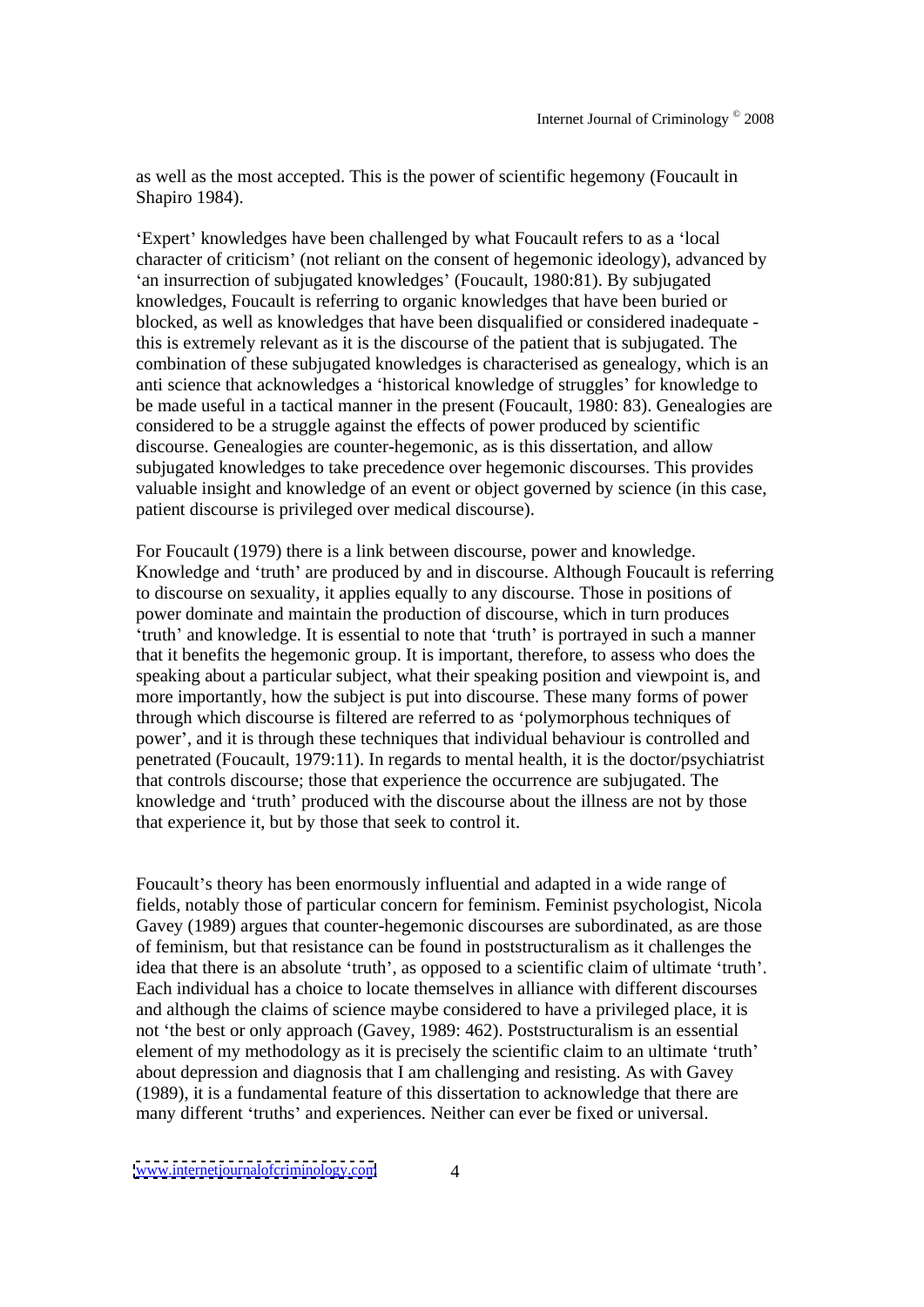As Gavey states, discourse analysis is 'one tool for critical analysis' and as there are many different interpretations of a text it is also a very valuable tool (1989:466). Close attention must be paid to the social context and language of a text, and also its relationship to power structures, the production of subjectivity, the reproduction or challenging of existing power relations. An aim of discourse analysis isto reveal discursive patterns of meaning' as well as to highlight contradictions and inconsistencies (Gavey, 1989:467). There are no fixed rules within this method of analysis but attention to detail in language and the wider social picture are essential elements. As I am discursively analysing various scientific and medical texts, Gavey's approach to discourse analysis provides the framework within which I will work.

Feminist Hilary Allen's concern is with how women who have committed serious crimes are transformed into harmless women with the aid of discursive manoeuvres (in Carlen and Worrall, 1987). Her analysis of psychiatric reports reveals that discourse analysis is concerned with more than just the reading of texts. There are hidden agendas that delete both the agency and moral responsibility and shift the focus away from the offender. This strategy is crucial for my discourse analysis of medical and psychology texts regarding the diagnosis of depression and the prescribing of medication. The giving of a medical explanation for child or teenager's behaviour and then prescribing medication implies not only a universal truth but also a universal experience. Furthermore, the implication that the conduct of the child/teenager is abnormal legitimises the actions of the doctor/psychiatrist. An incorrect diagnosis remains unquestioned due to the 'expert' advice. It is of great importance to notice these manoeuvres in the construction of medical discourse and the diagnosis of mental illness.

Finally, I examine the survivor discourse of two individuals who have an adverse reaction to medication and who have experienced homicidal/suicidal thoughts and behaviour. For this analysis of survivor discourse, and the problematic situation of the child's outlet for discourse being to confide in the practitioner, I use theories offered by Alcoff  $& Gray$  (1993). This analysis highlights the difficulty for survivor's discourse to be acknowledged and believed due to strategies that marginalize and subjugate the individual's account of events. Furthermore, this section also investigates how those in positions of power recuperate hegemonic discourse by deploying particular strategies. I also take into account Spivak's argument about the danger of a powerful group or individual representing a marginalized and subjugated group or individual (1990). Within this analysis, 'earning the right to criticise' is explored within the problematic context of the medical practitioner claming knowledge about the experience of taking medication (Spivak, 1990: 62).

Throughout this dissertation I discursively analyse texts concerning medical discourse. The next chapter outlines the development of the doctor-patient relationship and considers the implications that medical power has on those who are subjected to it. I take into account theories regarding governmentality and the impact that processes of normalization have on individual conduct. As Rosenburg argues, the construction of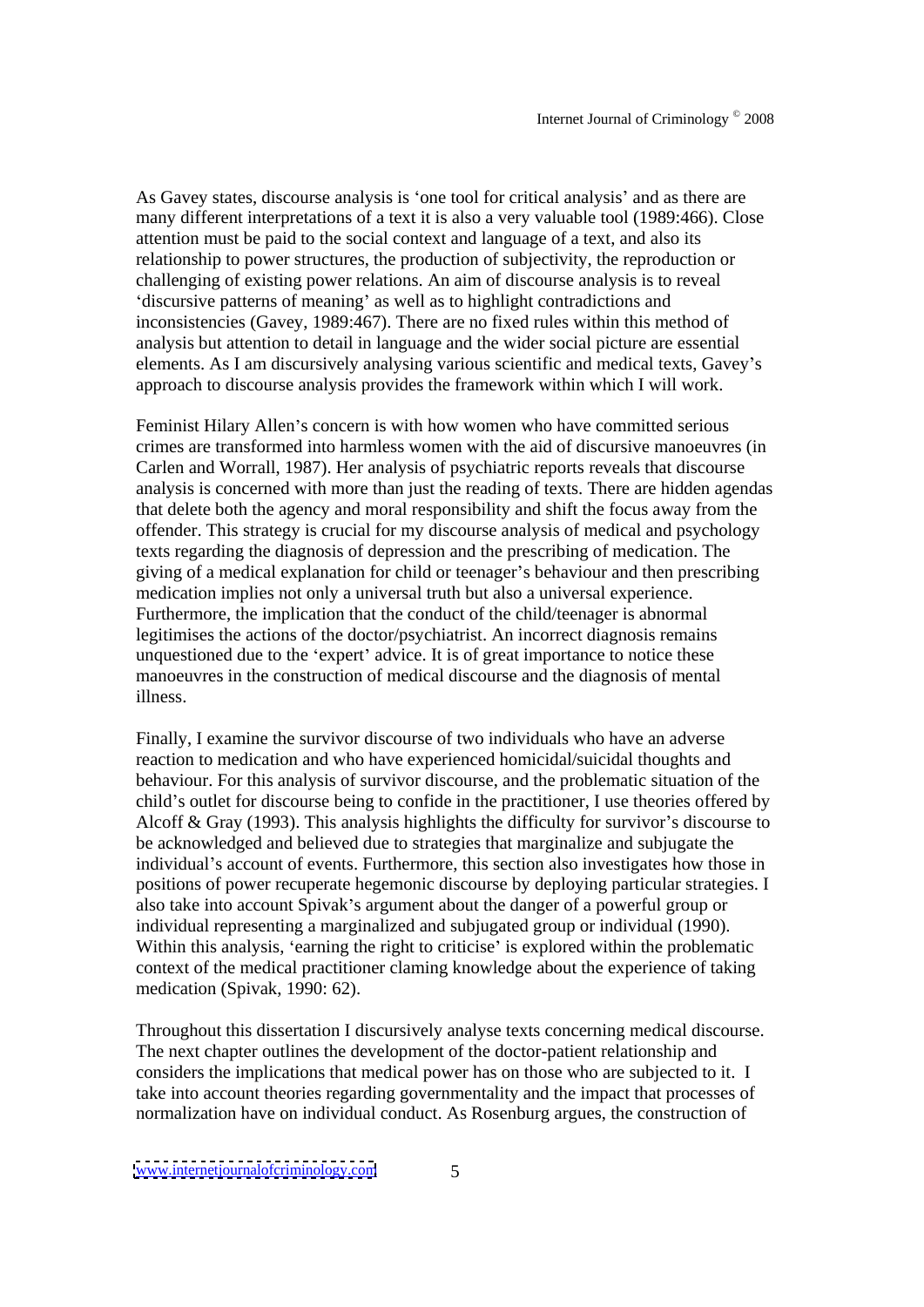mental illness has changed overtime (in Busfield, 2001). However, the individual's speech is still subjugated and dominated by those considered 'experts'. I explore the development of the medical clinic, and how medical power developed in prisons first as a form of therapy and then became entangled into a form of control over inmates. Here, work of a Foucauldian nature is paramount, and I use these theories to argue that the foremost concern of any institution, including the medical profession, is discipline and control.

## **Don t Get Mad, Be Reasonable - A Brief History of Medical Discourse and the Doctor-Patient Relationship**

The place of medicine in Western culture is one of dominance (Sim, 1990). The 'experts' who administer medicine literally have our physical and mental health in their hands. There is a tendency to rely on their 'expert' knowledge to guide the individual to a route of 'normality' and well-being. Therefore, it is the 'experts' of positivism that dominate individual perceptions of a 'normal' state, and how 'normal' conduct should be. How the dominance of positivistic insight arose and gained a fundamental hold over Western culture is explored in this chapter. I take a Foucauldian stance when I incorporate the changing construction of 'madness' within this analysis. The underlying aim of institutions to discipline and control the individual is highlighted as being the fabrication of positivism's structure. The use of drugs to normalize the individual taking a position of control rather than a therapeutic purpose is a main focus of concern, as is the role of the doctor subjugating the discourse of the patient.

Considering recent medical discourse, sociologist Joan Busfield (2001) draws on Foucault's work about 'reason' and 'madness' when considering that mental illness can be perceived as a social construct. Although ambiguous, this terminology can mean that a mental disorder is simply a social category or, because mental illness is only a category, it has no objective reality. Indeed, Busfield (2001) cites Rosenberg to argue that the very definition of a mental illness is problematic, as the way we think about and understand mental illness varies over time. However, giving a physical explanation to mental illness is attractive to the medical field as it means that a simple answer can be provided, such as a chemical imbalance in the brain, and can then be treated with medicine's drugs. This implies that the use of drugs is an easy, quick fix solution. Due to the advancement of positivism over the years, sociological factors are increasingly marginalized when understanding mental illness (Busfield, 2001). Focus is purely on the physical body, and treatment of the body, which is often obtained with the use of drugs.

Critical criminologist, Joe Sim (1990), argues that medicine holds a significant place in our culture. It bears a position that is cardinal and represents the victory of science over superstition. As Foucault argues, 'It was in the name of medicine both that people came to inspect the layout of houses, and, equally, that they classified individuals as insane, criminal, or sick (1980:62). Where psychological and physical healings were once subject to methods of guesswork, scientific treatment now contains aspects of accuracy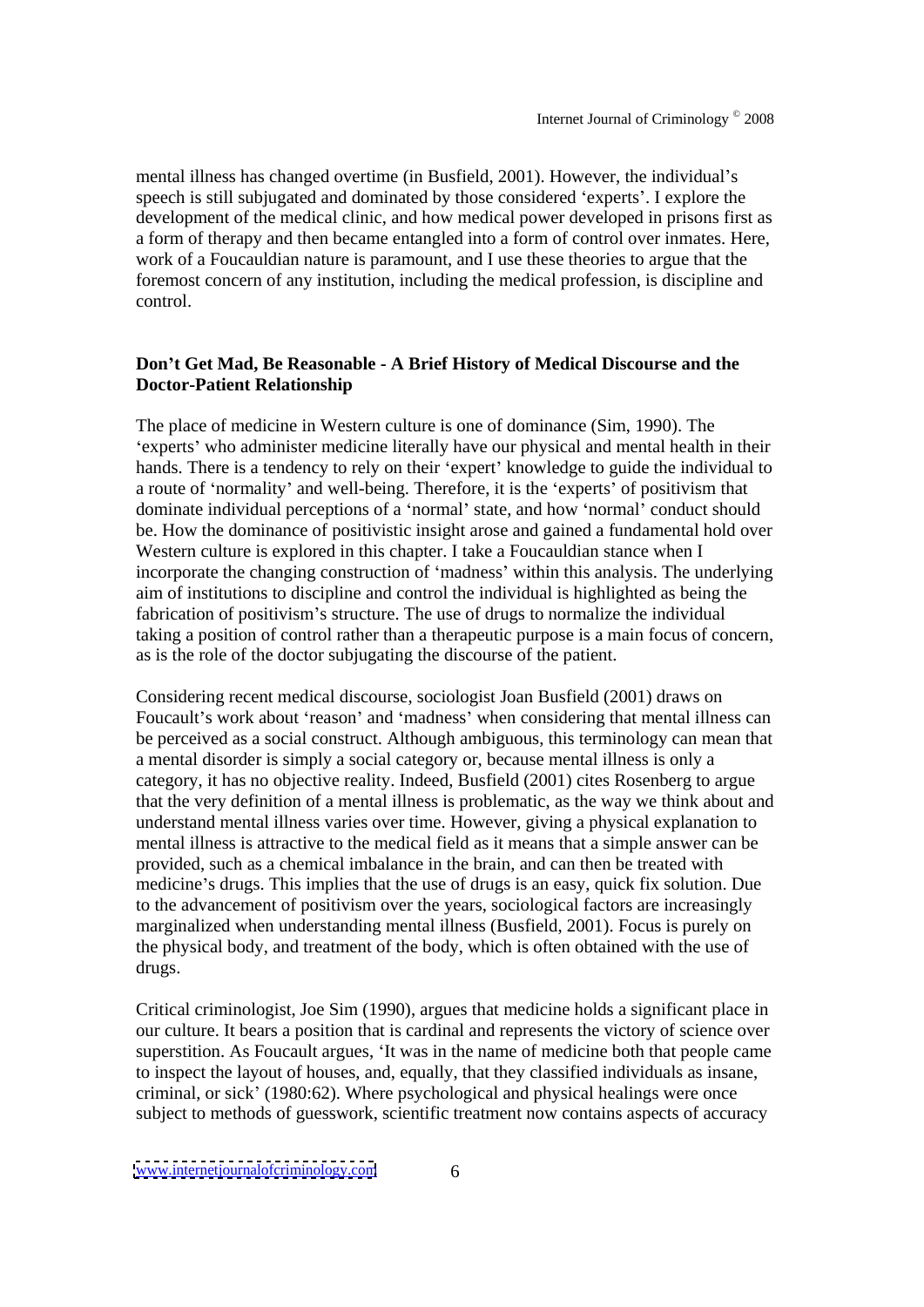and certainty. Sim's analysis concerning the development of the prison medical service (PMS) over the past two hundred years challenges the notion of medical care as a 'journey from barbarism to enlightenment' and reveals the attempt of science to create a well adjusted individual from the criminal (1990:x). Within this creation, the will to discipline' has had an extensive impact on the amount of medical care inmates have been subjected to from the end of the  $18<sup>th</sup>$  Century (Sim, 1990:x).  $t<sup>th</sup>$  Century (Sim, 1990:x).

It is clear that Sim's argument is based on the use of medical power in prisons as a form of control rather than therapy (1990). He draws heavily on Foucault when analysing the processes of discipline, surveillance, individualization and normalization within the prison system. Medical discourse, being part of a disciplinary strategy, constructs members of the medical profession as 'experts' whose task it is to readjust criminals back to 'normality'. As it is the appointed physician who is allowed to prepare and administer medication for the inmates, it is this individual only that has total control over the medical treatment (Foucault, 1977). The central objective of the prison medical personnel is the normalization of the individual criminal, which entails categorization through observation (Sim, 1990). This method has not only contributed to doctors gaining a higher professional status, but has also maintained individualized conceptions of criminality as well as cementing the belief that crime itself is a characteristic associated with the working and lower classes (Sim, 1990). However, medical personnel are no closer to discovering the roots of criminality than they were in the  $18<sup>th</sup>$  Century, which questions the efficacy of medical power when confronting social and penal problems.

Foucault's distinctive perspective on medical discourse inspires much critical work on the subject. Cousins and Hussain (1984) elaborate on Foucault's argument that internment has always entailed a ritual of purification and is also associated with fear. The 17<sup>th</sup> Century houses of confinement were important for two reasons: they established a distinguishable regime of internment and also saw internment becoming a strategy of power used to deal with destitution and social disorder. McDonell states that Foucault's work regarding 'madness' implies that 'institutional practices have a primacy over forms of knowledge' (1986:90). The combining of 'madness' and  $\frac{1}{2}$  internment in the 17<sup>th</sup> Century are fundamental to the genealogy of the asylums of today, as the internment that took place in the Classical Age established the structure of the asylum (Cousins & Hussain, 1984). This then developed the specific institutional environment that made the emergence of psychiatry possible.

Before the emergence of the 'Classical Age', there was no distinction between 'reason' and 'unreason' or 'madness' itself. For Foucault, the Enlightenment represents a historical watershed where differences between 'madness', 'reason' and 'unreason' were distinguished. The notion of 'reason' began to dominate human experience (Smart, 2002). 'Madness' was considered a variety of 'unreason', which had to be eliminated before 'reason' could be accomplished (Cousins  $&$  Hussain, 1984). Anyone considered 'waylaid by some form of unreason' would be confined (McDonell, 1986:85). During this period, the 'Age of Reason', there was also a distinction between human and non-human. The individual following the path of 'reason' was considered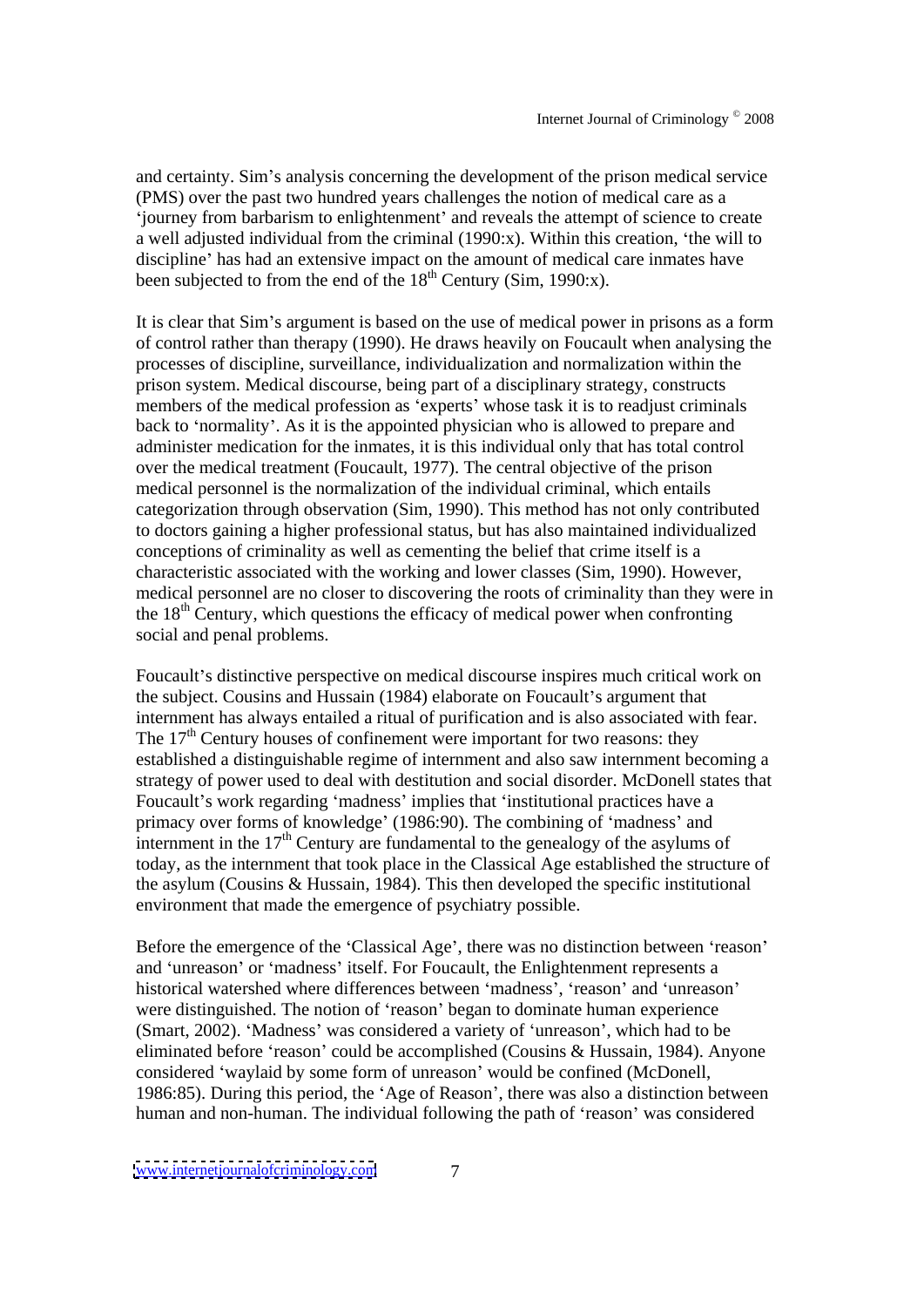human, where as an individual taking an alternative, 'unreasonable' path, was not fully human (Cousins & Hussain, 1984:123).

The 17<sup>th</sup> Century signifies a moment when 'madness' was perceived as a problem of the city. The problem of not being able to work and not being part of a group were seen to be a cause and reason of poverty. Factors that determined 'madness' were linked to labour, which also had a great impact on the course of 'madness' itself. Where the Renaissance period saw those considered mad to be allowed their freedom, less than half a century later 'madness' had been segregated, 'bound to Reason, to the rules of morality and to their monotonous nights' (Foucault, 1989:64). However, although there was much analysis of 'madness' in the  $17<sup>th</sup>$  and  $18<sup>th</sup>$  centuries, medical therapy held a subsidiary position in relation to internment (Cousins & Hussain, 1984). Until the end of the  $18<sup>th</sup>$  Century, the Age of Reason confined the debauched, blasphemers and anyone considered corrupt. Foucault (1989) argues that medical history holds a significant importance in incarcerating the sick, the criminal, and the insane away from the rest of a society.

In the  $18<sup>th</sup>$  Century, the dangerous madmen were subject to a system that aimed to reduce 'raging frenzies' by restraining the confined chained to walls or keeping them on leashes (Foucault, 1989:71). The mad were not considered to be sick as they did not fit the image of 'whatever might be fragile, precarious, or sickly in man' (Foucault, 1989:74). They were looked upon as strange, crazed animals and violent outburstswere considered a threat to society that needed to be controlled. Because of madness characterization as demonic, or pure 'animal ferocity', it could only be dealt with brutality and discipline (Foucault, 1989: 75). During thisperiod, the insane were also used for entertainment purposes where they would be displayed behind barred caged windows trained to perform acrobatics and dancing. In the early 19<sup>th</sup> Century madmen <sup>th</sup> Century madmen would often play the roles of actors and would be the focus of attention to the public (Foucault, 1989).

With the emergence of psychiatry in the 19<sup>th</sup> Century there developed the idea that madness was 'a disease of the mind' which differed from previous perceptions of the 17<sup>th</sup> and 18<sup>th</sup> Centuries where there was no separation between the mind and the body. (Cousins & Hussain, 1984: 125). From the 19<sup>th</sup> Century through to the 20<sup>th</sup> Century <sup>th</sup> Century reform through intervention, discipline and regulation were the main concerns within the prison medical system (Sim, 1990). The fear of the medical profession in the  $20<sup>th</sup>$ the contract of the contract of the contract of the contract of the contract of the contract of the contract of the contract of the contract of the contract of the contract of the contract of the contract of the contract o Century was that unless crime was controlled, social order itself was in danger (Sim, 1990). Therapeutic intervention was considered the solution and was based on medical and psychiatric explanations of human conduct. After the Second World War psychiatry was further encouraged and scientific methods for predicting and measuring behaviour increased. Doctors and other medical professionals were increasingly gaining responsibility and respect. Positivistic views within criminology were gradually being reinforced.

By the late 1950's the medical profession had access to various psychotropic drugs to 'improve' behaviour in inmates. Doctors believed crime to be a result of underdevelopment, inability to adapt to society and personality defects. Difficult to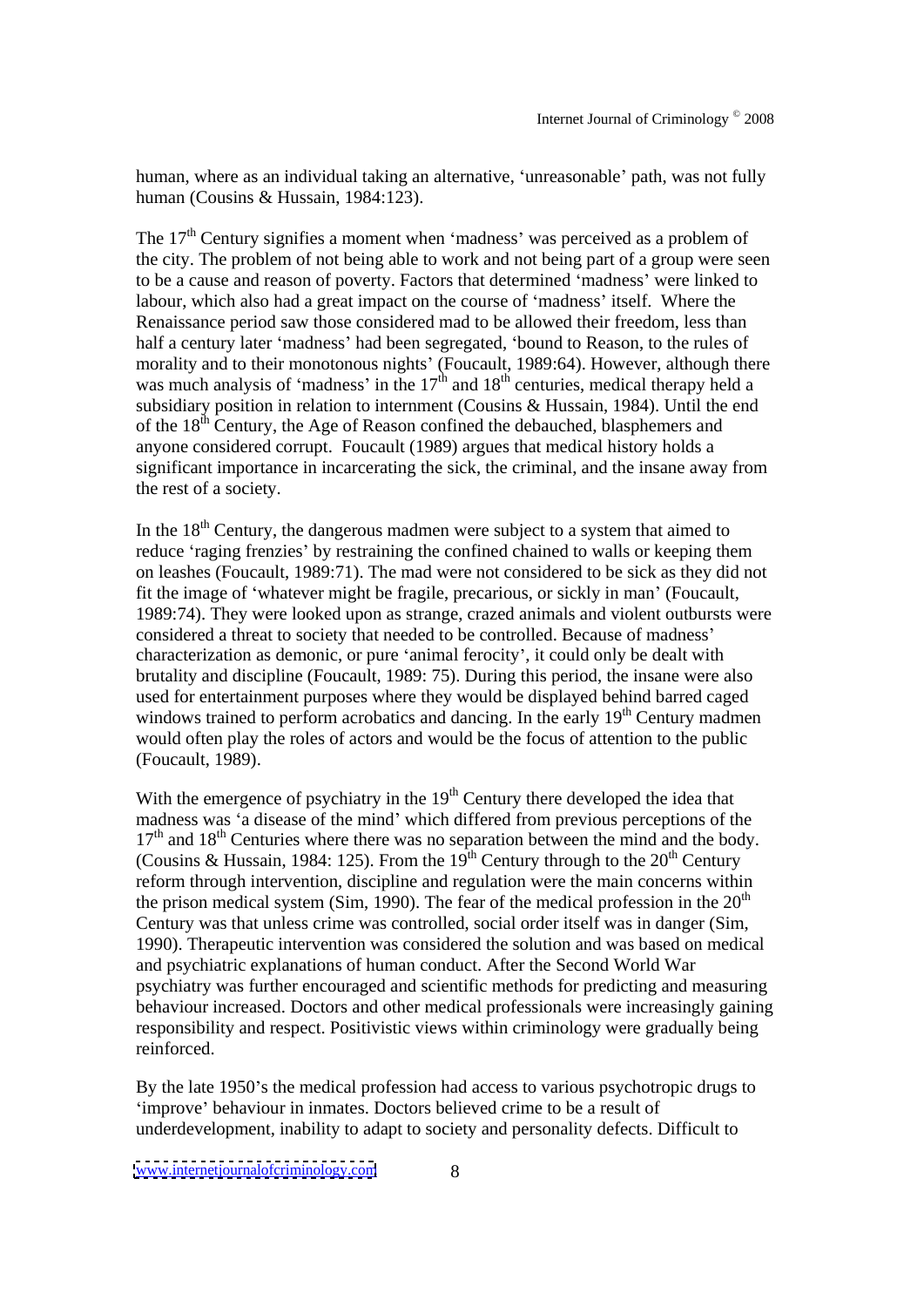handle inmates were dealt with by the use of drugs and by the early 1960's the use of drugs in prisons had dramatically increased (Sim, 1990). The boundaries between treatment and control became increasingly obscured, and the role of the doctor gained even more dominance. Sim (1990) cites Steven Box when arguing that rather than being concerned with the control of serious crime, sentencing policies were/are adapted to instilling discipline into people who do not respond to the softer discipline of work. For Sim (1990) prisons are understood in the context of individualization, discipline and normalization. Control, security and order have triumphed over rehabilitation and reform approaches.

According to Foucault, the main aim of any institution, whether prisons, hospitals or schools, is discipline and control. Discipline is maintained with rules and regulations that function to train people in such a manner that they become useful, docile individuals (Foucault, 1977). Discipline is considered to be a fundamental aspect to a society as, 'discipline 'makes' individuals; it is the specific technique of a power that regards individuals both as objects and instruments of its exercise' (Foucault, 1977:170). The failure of these disciplinary strategies results in control coming into force. A brilliant example of control can be seen in Sim's argument that drugs are little more than a control mechanism used to manage difficult to handle inmates (1990). The success of disciplinary power in a society is reliant on the use of 'hierarchal observations' and 'normalizing judgement' (Foucault,  $1977:170\&177$ ). The combination of these two strategies is referred to as the 'the examination' (Foucault, 1977:184).

'Hierarchal observations' are combined with technologies, such as the telescope, lens and light beam (medical photography), and produce 'a new knowledge of man' (Foucault,  $1977:171$ ). Architecture and the 'organization of space' are a focus of this analysis (O Farrell, 2005: 103). The 'observatories' ideal model is likened to the military camp where the layout allows power to function through observation (Foucault, 1977). Similarly, the layout of beds within the hospital allows the most control possible over the patient. The doctor is able to observe and treat the patient as efficiently as possible. Porter and Jones (1994) draw on Jewson's work when analysing the doctor-patient relationship within the hospital. They argue that the examined patient is in the position to give symptoms, therefore dictating their illness. This resulted in symptom-based medicine. The doctor's dominant role meant that 'pathological lesions' were only understandable to the patient through medical interpretation (Jones & Porter 1994:19). Because of this, the next two centuries saw an increase in the relationship where the doctor dominated the patient. Thus, for Jones and Porter the birth of pathological medicine was a 'creation' rather than a 'discovery' (1994:19).

The relationship between the doctor and patient is significant in Foucault's work on medical discourse. His argument is that observation of the patient leads to experience and knowledge (Foucault, 1973). A 'double silence' is referred to where the doctor observes the patient with a silencing of theories and a silencing of any other obstacle that interrupts his observation, such as discourse/experience (Foucault, 1973:132). Only after this silencing can the doctor be equipped with the 'pure gaze' that allows him to gain knowledge. This gaze refrains from intervention and experimental decision. This

[www.internetjournalofcriminology.com](http://www.internetjournalofcriminology.com) 9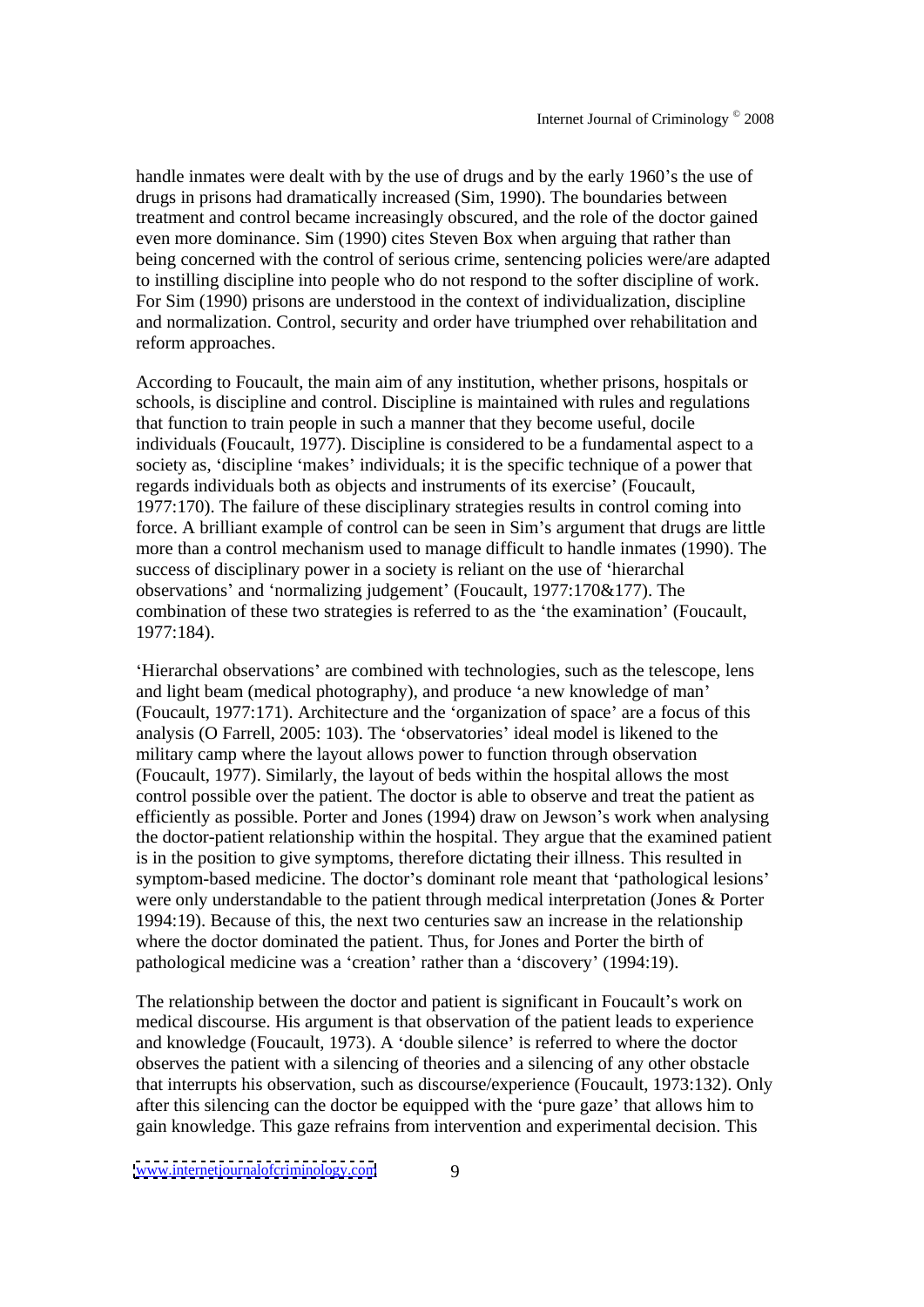method of observation produces power, which in turn produces knowledge and truth. For Foucault, within this observation the discourse of the patient is salient when acquiring knowledge and truth.

Foucault's belief that subjugated knowledges are important is well presented in his argument that knowledge (about the experience of being ill) lies with the patient rather than the obstacle of clinical theory (Foucault, 1973). It is the patient's discourse that holds importance in assessment; the doctor must be silenced (it is not possible for the doctor/student to be too familiar with observation as repetition produces an increase in knowledge and truth). Intervention is not considered by Foucault to be insignificant but the most significant aspect of the doctor's role is observation  $-$  the 'gaze'. As the clinic is considered a construction of the 'gaze' and mutual questions, Foucault (1973) argues that medicine can only advance if the necessity of these methods are realised and deployed.

In relation to observation, 'normalizing judgement' is also highly significant in medical discourse and disciplinary power. Within any institution, whether it is a school, hospital or workplace, the individual is subject to a disciplinary system that functions as 'a small penal mechanism (Foucault, 1977: 177). Punishment is deployed on those who depart from what is perceived as 'correct' behaviour. By not conforming, the individual can expect to be punished by a programme fixed by regulation. This implies that the fundamental aspect of disciplinary punishment is correction. The disciplines preserve the power of the 'norm' that is established in the organization of education, the medical system and the prison system.

Normalization is considered to be one of the great instruments of power (Foucault, 1977). Judges prescribing normalization take the form of psychiatrists, educators, social workers and psychologists (Smart in Garland & Young, 1992). These authoritative figures of the human sciences perceive the social world as 'a potentially rational order' that can be made whole through 'instrumental-rational conceptions of knowledge and social engineering techniques of intervention' (Smart in Garland, 1992:74). Here, we can clearly see how Foucault's theory about 'reason' and 'unreason' can be applied to the construction of the perceived 'norm' within a positivistic understanding.

Within the disciplinary system, the 'examination' makes each individual a case, where they are judged, measured, and compared with others (Foucault, 1977). They can also be subjected to training, correction, classification and exclusion. Individualizing the excluded has been common practice since the  $19<sup>th</sup>$  Century leper, the 'symbolic inhabitant' of exclusion (Foucault, 1977:199). Exercising authorities exclude individuals according to a 'binary division and branding - mad/sane; dangerous/harmless; normal/abnormal' (Foucault, 1977:199). The division is one of the techniques used in institutional environments (such as schools, prisons and hospitals) that measure, supervise and correct the 'abnormal' individual. This analysis of exclusion ties in with theories of governmentality, which I will now turn to with reference to techniques of 'action at a distance' and 'circuits of exclusion' (Rose, 2000:323&330).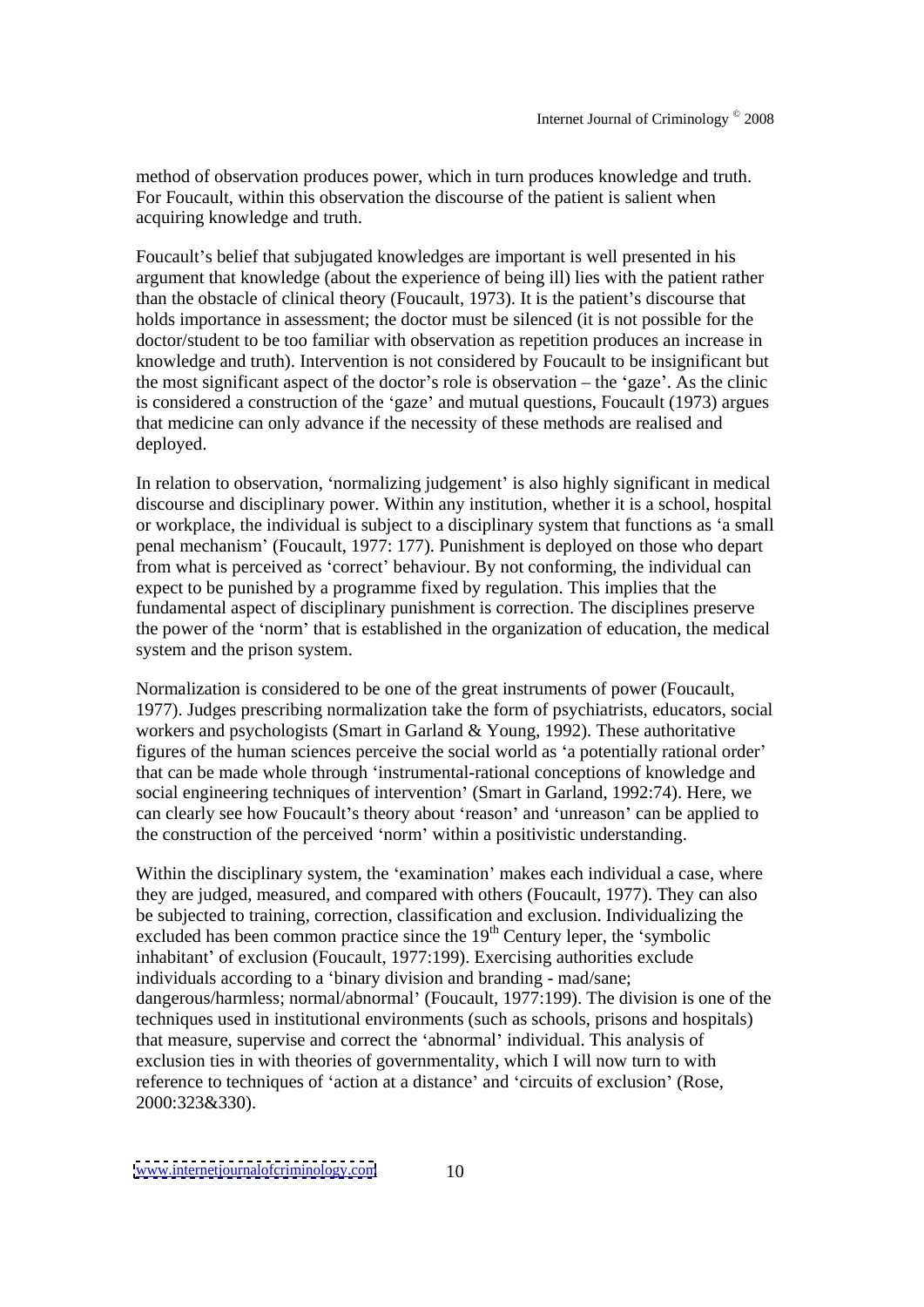Rose (2000) argues that Foucault's analysis of governmentality has provided beneficial problematizations. His analysis focuses on the rise of programmes that monitor the conduct of people, and their self-government that directs their conduct to a particular means. This analysis problematizes the power of those authorities that address social problems. It also questions the dependence on professionals such as social workers, doctors, lawyers and other 'experts' to explain and theorise problems of conduct (Rose,  $2000$ ). In the 19<sup>th</sup> Century it was commonplace for expertise in the conduct of conduct to provide solutions to social problems (Rose in Barry, Osborne and Rose, 1993). However, in the late 19<sup>th</sup> Century and early 20<sup>th</sup> Century, this approach to governing was perceived to have failed. Instead a new formula, the 'State of welfare' was founded which saw the power of the expert extended throughout society (Rose in Barry et al, 1993: 283). Rather than being governed by social experts, individuals were now governed though society.

In the last 50 years, a new change has developed, referred to as 'advanced liberalism', which governs through the rational choices of the individual rather than through society (Rose in Barry et al, 1993: 283). Here, social experts do not directly govern individuals but are enmeshed in an apparatus of health services that have the welfare of the individual and the whole of the social body as a main area of concern. It is essential that government respects individual autonomy, but at the same time still produces 'desirable objectives (Rose in Barry et al, 1993: 288). This form of government is dependent upon the relation between social experts and the individual subject. The demands of the expert must be consistent with the individual's own goals for self-government and life enhancement. This relation between autonomy and government is a built in and central part of what we know to be freedom. Because of this it is significant to understand the practice of governmentality and how the invisible goals of government shape our daily lives (Rose in Barry et al, 1993).

The practice of governmentality takes many forms: schools, hospitals, prisons and even the street. Governing through these institutions is referred to as 'action at a distance' and implies that the state is not the sole governing force (Rose, 2000:323). This contemporary form of governing aims to shape individual conduct in such a manner that civility and good health are produced. Relating to Rose's 'action at a distance' theory, Barabara Cruikshank argues that we underestimate how much we govern ourselves (in Barry, Osborne & Rose, 1996). Rather than governance being something that is enforced upon us by those in positions of power, we actually act upon our own subjectivity. Within self-governance, the concept of self-esteem plays a significant role (Cruikshank in Barry et al, 1996). Self-esteem is considered to be something that is owed to a society, due its ability to overcome social problems, rather than being a goal for the individual. By governing the self with the concept of self-esteem the individual lives responsibly, they protect themselves from the social ills of violence and crime. A particular kind of the self is produced with this 'practical and productive technology' that entails knowledge of conduct through calculations, measurements, evaluations and discipline (Cruikshank in Barry et al, 1996: 233).

An individual with self-esteem has very little need for the intervention of doctors and police. Instead the individual builds a relationship between themselves and the 'experts'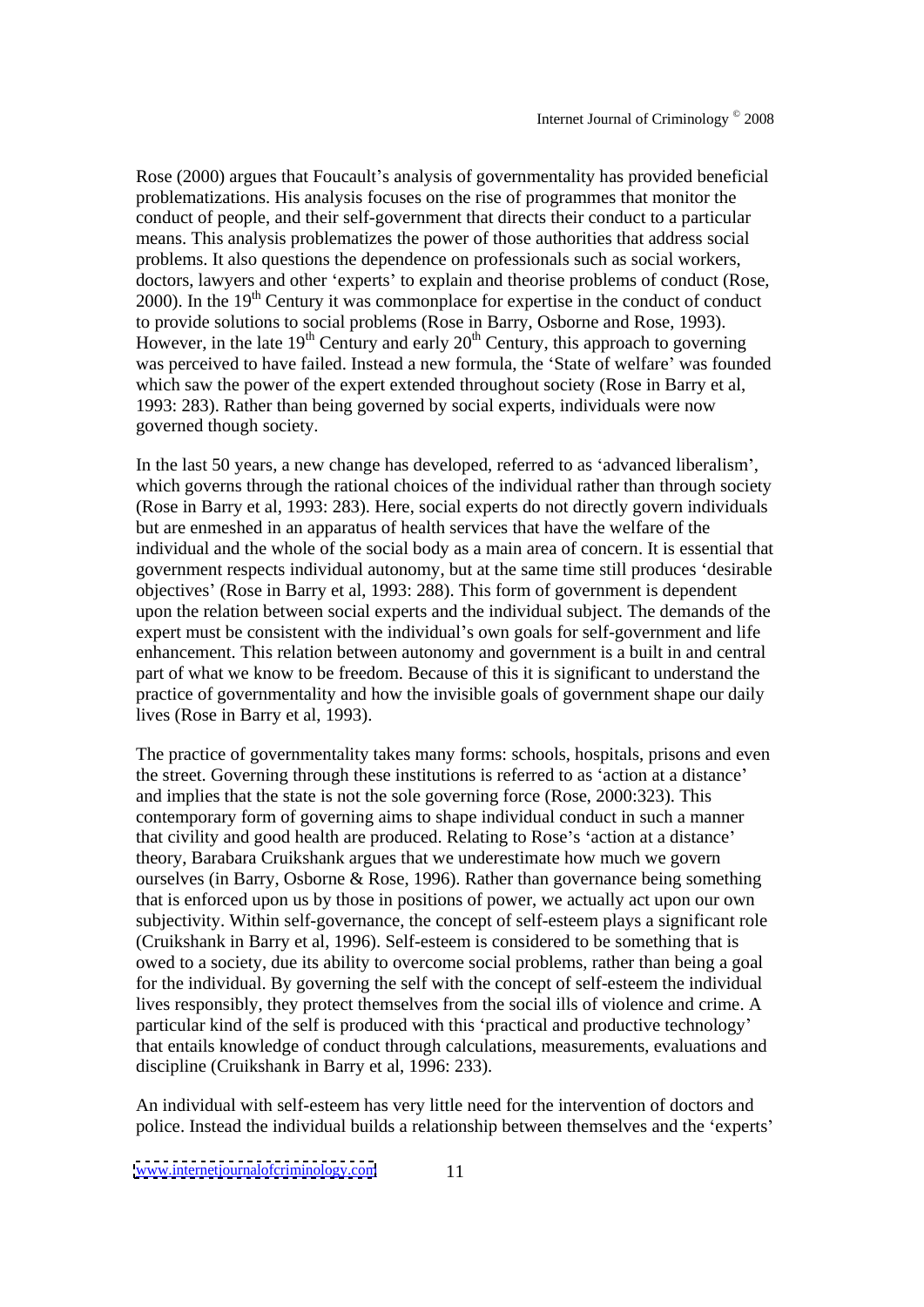of power. By doing this, Cruikshank argues that the individual will 'exercise power upon themselves (in Barry et al, 1996: 234). Rose (2000) argues that these individuals are included in society. Those who have no self-esteem are considered as flawed. They characterise anti-social behaviour, are outcast form the rest of society, and give cause for intervention in the name of public protection. Rose (2000) argues that although these particular individuals are excluded, there are some strategies deployed that aim to re-include the excluded through training and programmes that re-familiarize the individual to the desired life style. However, these strategies do not eliminate public fear of and stigma of the excluded.

The mentally ill, the pauper, the criminal and the unemployed are perceived as a threat to society and constitute a great social problem (Rose, 2000). Here, the expertise of social scientists is called upon. Social workers, health care professionals and other experts whose objective is the overall welfare of the public have a 'tutelary power' placed in their hands (Cruikshank in Barry et al, 1996: 234). With the aim of producing citizens to act as their own masters , society s professionals work to construct the ideal 'happy, active and participatory democratic' individual (Cruikshank in Barry et al, 1996: 247). With this construction of the ideal, responsible and productive citizen in mind strategies of risk management have come into force.

Risk management in penology is concerned with classifying, identifying, and managing 'dangerous' groups (Rose, 2000). The aim is to regulate deviance. Those who cannot be managed are sent to prison. The risk management thesis is defined with the shift toward areas such as psychiatry and has become central in managing the excluded with strategies of control. Professionals who are a part of this strategy include the police, social workers, doctors, educators and psychiatrists (the aforementioned judges of the 'norm'). All these professionals work with risk management in mind  $-$  they classify the individual in relation to how dangerous they are(Rose, 2000). To elaborate on this point I now turn to the work of Criminologists, Feeley & Simon (in Nelken, 1994).

Feeley  $&$  Simon note a 'paradigm shift' within the criminal justice process (in Nelken, 1994: 173). Where the old penology expressed a concern for the individual with attention to holding the guilty accountable through the concept of responsibility, the new penology is more concerned with the 'identification and classification of groups assorted by levels of dangerousness' (Feeley & Simon in Nelken, 1994: 173). This new penology is considered 'actuarial justice', and aims to regulate groups in order to manage danger. Here, there is no intervention in the lives of the individual, but rather a monitoring of dangerous groups is considered necessary. Actuarial justice is considered to be part of the movement towards 'the exercise of state power as governmentality' (Feeley & Simon in Nelken, 1994: 177). Individuals are perceived to belong to sub populations that are divided with the use of a categorical basis. Focus is on the *likelihood* of offending with risk management in mind and entails an aspect of preventing future offences. This prevention can be found in the three main elements of actuarial justice: incapacitation, preventative detention and drug courier profiles. It is the latter element that I am most interested in.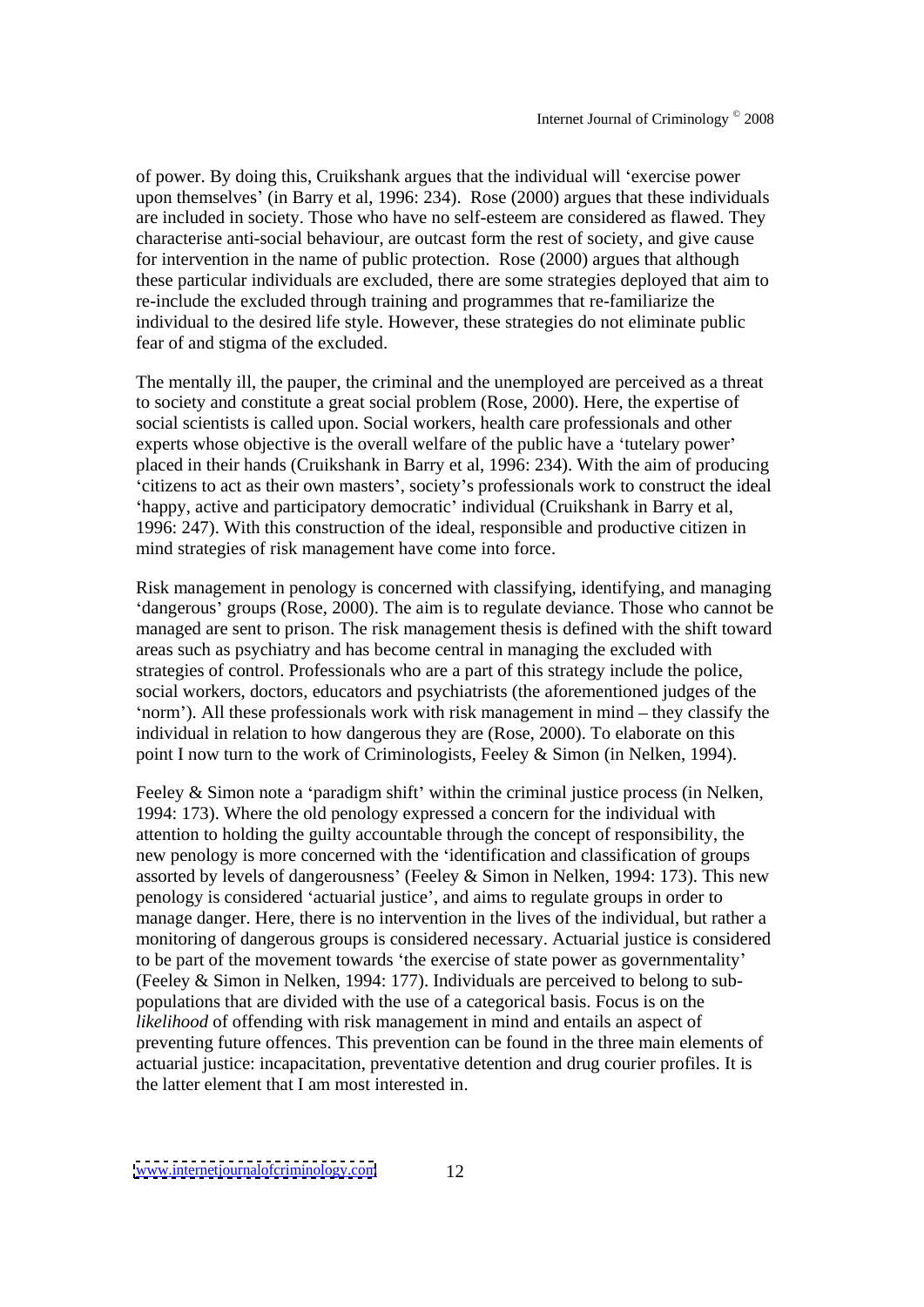In 1974, the Federal Drug Enforcement Agency (FDEA) developed a list of behavioural traits, that when combined are believed to distinguish a drug carrier from other air travellers (Feeley & Simon in Nelken, 1994). This positivistic assessment is clearly discriminatory and is based on stereotyping. The fact that these profiles are used to justify further surveillance on an individual, as well as detentions and interrogations, implies an infringement on human rights. Although drug courier profiles are accepted in court proceedings in a manner of actuarial prediction, data and methods that support their use are limited. Drug use, type of drug and frequency of use are all factors that are used to assess risk and determine a level of dangerousness. Although Feeley and Simon do not identify the type of drugs they are referring to, I imagine an offender who has a history of taking any drugs, including prescription medication, would be perceived as an unstable individual whose discourse would be considered unreliable, resulting in further discriminatory marginalization and subjugation.

An obvious method utilised for classifying and identifying particular groups is statistics. With reference to Bio-politics, Smart argues that statistics reveal the 'norm' of the population (in Garland & Young, 1992). Management of the population in dimensions such as birth/death rates, age and health categories, run parallel with the development and maintenance of the social body. As Donzelot (1979) argues, statistics play a major role in contemporary governmentality as they shape the behaviour of the individual to fit in with the 'norm' through re-grouping, classifying and categorizing. It is only when a civil disobedience or contradiction against the state takes place that the practice of monitoring comes into view and the examination of records takes place. The individual must comply with the demands of the 'expert' for his freedom and autonomy to be maintained (Donzelot, 1979).

An interesting development that comes out of the literature on governmentality and actuarial justice is the idea that discipline has given way to control, in which expert knowledges are used less to diagnose but more to calculate. Furthermore, sites of confinement have given way to flexible and immanent practices of behavioural management. Deleuze (1995) draws on Foucault to argue that disciplinary societies operate within sites of confinement. The individual moves from one site of confinement to another. An example of this is the movement from the family to school, then from school to the factory, and maybe even prison. Each and every one of these sites has an organized time structure and everything has a place. However, there has been a 'rapid advance' since the Second World War, where we are experiencing a shift away from disciplinary societies, towards control societies (Deleuze, 1995: 178). Sites of confinement are breaking down, and although there have been many reforms, this has been to no avail – institutions such as the school, hospital and prison continue to decline. This disciplinary society sees the individual move from one institution to another, where as in a control society such movement is never completed. It is constantly changing. There are control mechanisms 'that can fix the position of any element at any given time' (Deleuze, 1995: 181). These mechanisms are already taking place and are not anything new; they are flexible and immanent. The prison system use electronic tagging, school entails continuous assessment and most relevant to this dissertation, the hospital system entails,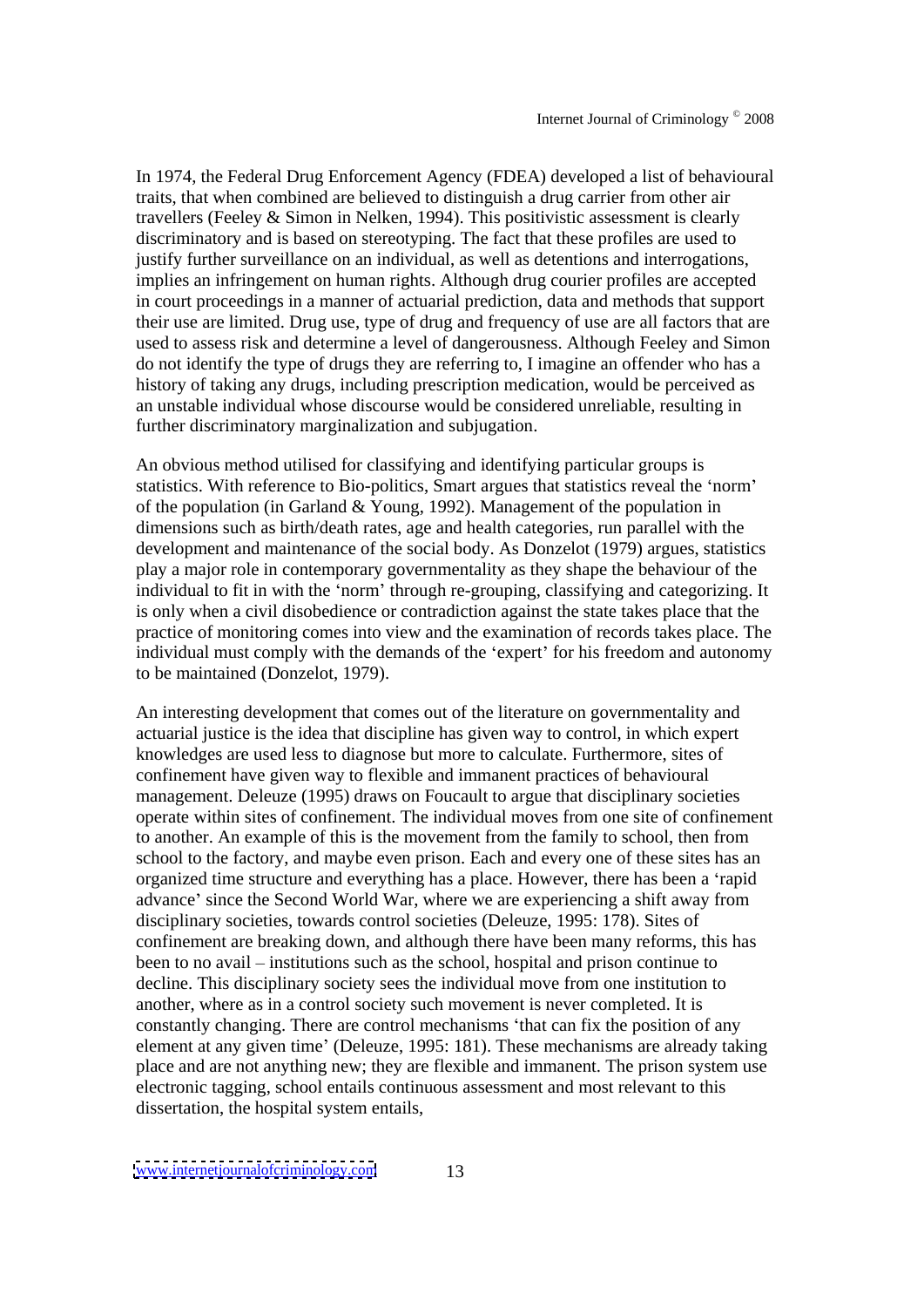'the new medicine 'without doctors or patients' that identifies potential cases and subjects at risk and is nothing to do with any progress toward individualizing treatment...but is the substitution for individual or numbered bodies of coded 'dividual' matter to be controlled.'

(Deleuze, 1995: 182)

To me, this quote perfectly sums up my argument of drugs being used as a control mechanism, not only in the prison system, but also in society in general.

Throughout this chapter, I have argued that the main concern functioning throughout any institution is discipline, failing this, control. Strategies are deployed that aim to produce productive and docile bodies. Those who do not comply with the designated 'norms' of a society are subject to training and correction. This correction often includes the administration of drugs so that the individual's conduct can be moulded to fit in with a desired life style. Deleuze (1995) makes an informative point that rather than control happening intrusively and within an institution, it happens regardless of where the individual is; it is built in. This theory can be applied to medical drug use, as no matter where the individual is their behaviour and conduct is, to some extent, being controlled. As Sim (1990) demonstrates, where drugs were once administered with the pretence of therapy, the notion of control now holds more pertinence.The dominant role of the doctor ensures that the patient's discourse is subjugated and controlled, 'expert' knowledge is considered salient. The next chapter applies these theories to texts from the medical field with the use of discourse analysis.

## **Trust Me, I m A Doctor! A Critique of Medical Expert Diagnosis and Prescription Guidelines**

Since antidepressant drugs were introduced in the late 1980's the usage in children has risen dramatically, although no antidepressant is licensed to be administered to children under the age of sixteen (Murray, Vries & Wong, 2004). The 'black box warning' issued by the Food and Drug Administration in 2004 expresses a concern about the dangers of taking anti-depressants, especially for children (FDA, 2004). Furthermore, the Committee on Safety of Medicines issued recommendations to withdraw the use of Venlafaxine and all SSRI's (except for Fluoxetine) in 2003 (Murray et al, 2004). Due to these factors, one could expect the prescribing of antidepressants to decrease, especially in paediatric patients. However, Britain alone sees an average of 13 million antidepressant prescriptions being written out every year (Revill and Doward, 2004). There is also an increase in the prescribing of Ritalin, a drug used to treat ADHD (Atkins, 2000). Within this chapter I analyse an example of the guidelines recommended for the prescribing of antidepressants as well the suggested approach to the patient. The use of these drugs being a quick fix solution is explored and likened to Sim's (1990) argument that drugs are used in prisons as a form of control rather then for therapeutic purposes.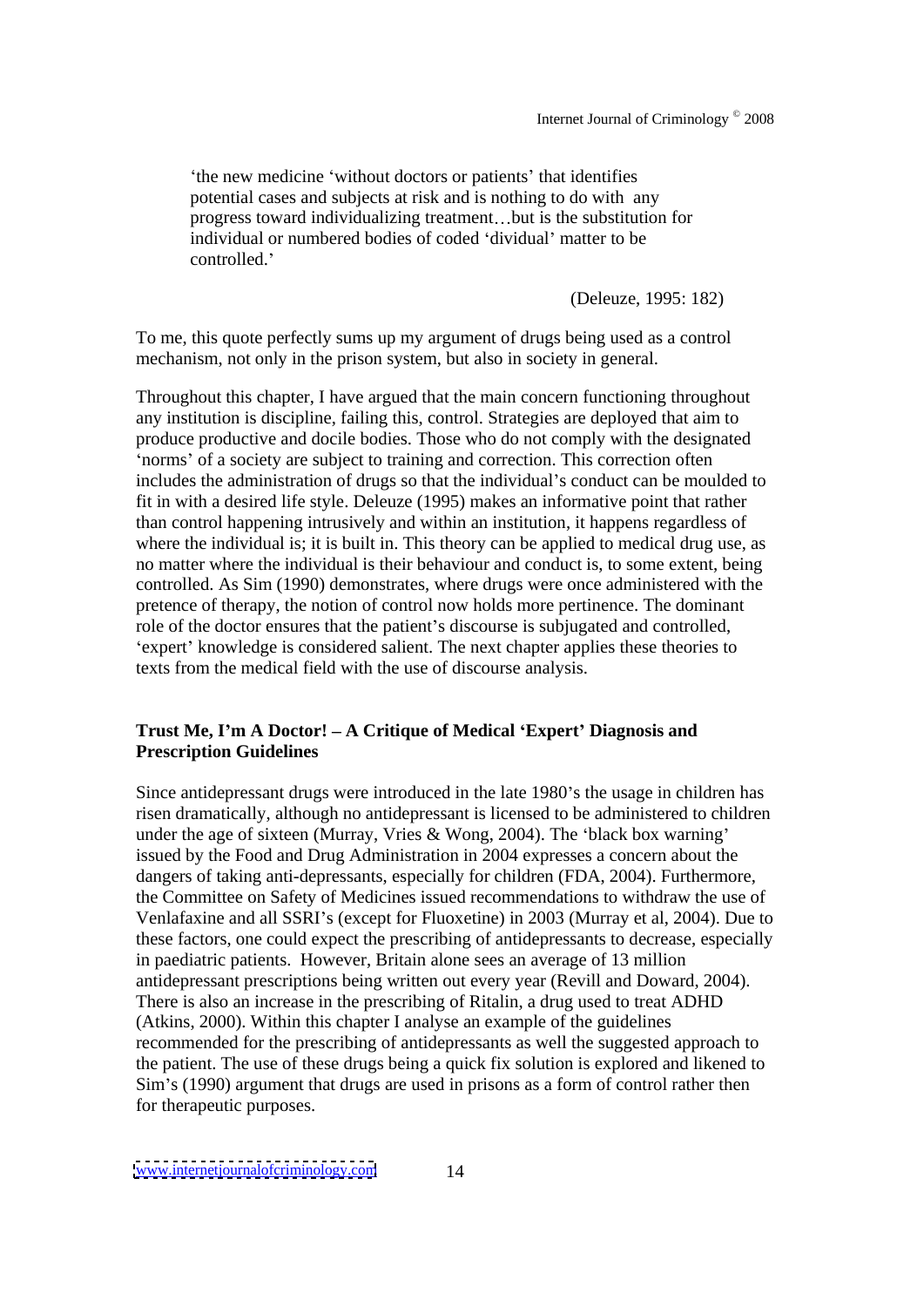The main text that I am interested in is Dolan (2003) who is an Associate Clinical Professor of Psychiatry and also teaches pharmacology. He claims that his 'unique book' contains 'principles and guidelines that will result in successful, rational and evidence-based prescribing (Dolan,  $2003$ : xvii). He is immediately giving the impression that his book stands out above any competition due to its uniqueness (implying that it is incomparable) and is also one of the most reliable due to its rationality. Here, it is easy to refer to Barry Smart's aforementioned argument (highlighted on page 20), that those prescribing normalization see the world as a place that is potentially rational and that the 'norm' is a combination of rationality and reason (in Garland & Young, 1992). Dolan then strengthens his argument with the assertion that the prescribing techniques he uses are evidence-based, and therefore implying that they are the most reliable. This immediately gives him an authoritative 'expert' view that should be trusted without contestation.

With regard to prescribing mental health medication, Dolan states that, 'Although the patient may wish they did not need the medication in the first place, prescribing is a relatively simple and straightforward process (2003:3). Upon reading this sentence, the first thought that came in to my mind was that if prescribing these drugs is such an effortless task, then why the need for a 442 page book in order to do it? However, the next sentence explains it all when the concern is raised that the patient's reluctance to take medication can 'complicate the prescription' (Dolan, 2003:3). Obviously, the main objective of this book is how to turn the patient round to the doctor's way of thinking. This reluctance of the patient can, apparently, include fears that taking medication will change personality, mind and/or behaviour. It must be plainly obvious that taking any kind of mind-altering medication is going to have some effect on the individual's behaviour, mind or personality. The reason why they are being prescribed this medication in the first place is because the individual's behaviour is perceived as not fitting in with the rational 'norm'. Dolan  $(2003)$  argues that prescribing medications require certain knowledge and techniques in order to ensure efficiency. Here, there is no mention of the patient's experience or voice, which of course is subjugated but might be highly informative. Instead, there is an emphasis on 'special knowledge' to which one can only assume is a referral to 'expert' knowledge.

Throughout Dolan's guidelines, he helpfully includes 'talking to patients' sections in order to counter the resistance. In one particular section, Dolan suggests approaching the patient by saying:

I think I know how difficult it must have been to make the decision to see me about medication today...after trying many methods that didn't work, you may have begun to believe that you were lazy or unmotivated...you have been using a lot of energy to get through the day and accomplish tasks that should be routine (Dolan 2003:13)

Apart from the final sentence coming across more as a hypnotherapy technique, the whole one-sided conversation feels patronizing. It also makes me wonder how the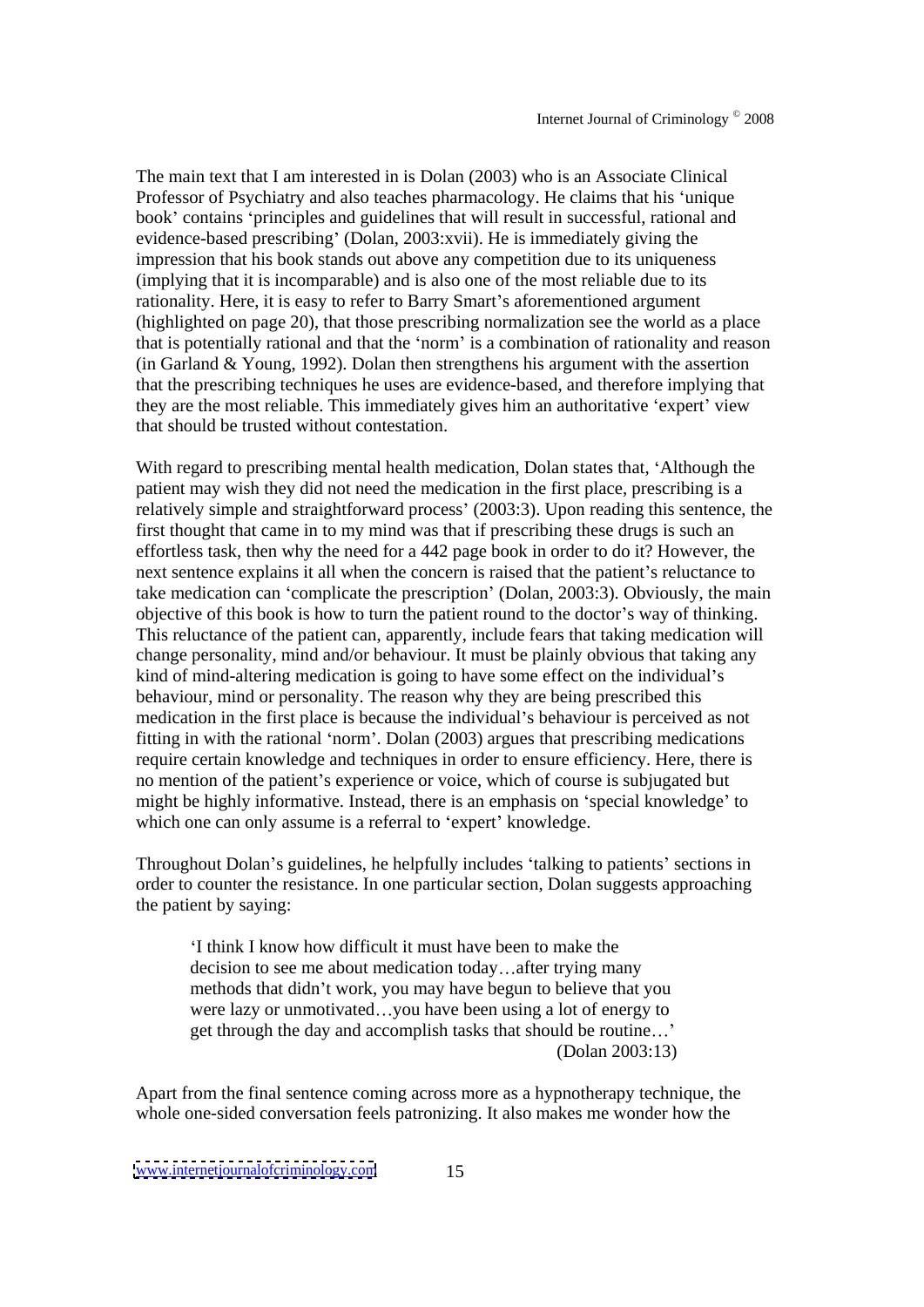clinician can possibly know exactly how each patient is feeling. Asserting that every patient may feel 'lazy or unmotivated' implies a universal truth, or a fixed experience. However, as Gavey (1989) argues, there are no universal truths or fixed experiences. This point of speaking for the Patient now brings me draw upon American feminist, Linda Alcoff (1991) who regards the problem of speaking for others.

Alcoff (1991) argues that there is an increasing criticism surrounding the practice of speaking for others. This acknowledgement derives from two sources. The first is that one person's 'truth' or experience is not the same as another's. The individual's social location or identity is significant as to whether their speech will hold authority. It is therefore important to acknowledge the speaker's location and those spoken for. In this case, the practitioner is speaking for the patient whose social location and identity are somewhat different. The practitioner is the 'expert' and the patient is subordinated or marginalized. This theory can be related to Foucault's argument about subjugated speech being prohibited in the production of discourse (in Shapiro, 1984). Although the speech of the patient is not prohibited, it is certainly marginalized.

The second source recognizes that the privileged speaking position of the individual can add to the oppressed state of the less privileged group spoken for (Alcoff, 1991). Referring back to the practitioner's discourse, the assertion that those feeling unmotivated or finding daily tasks that should be 'routine' a chore are in need of medication constructs every individual with these traits as mentally ill. Furthermore, by claiming that the practitioner knows how difficult the patient found it to seek medical help implies that he/she has experienced what the patient is experiencing. In reality it is impossible for anyone to know what another person is feeling and to claim such knowledge is inappropriate.

I cannot refer to the problem of speaking on behalf of others without drawing on the work of feminist Professor Gayatri Spivak, whose aim is to dissolve the power of controlled and selected discourse in order to give room for marginalized discourse to be heard and acknowledged. (Art and Culture, 2000). Here, Spivak (1990) highlights the importance of the speaker's position as to whether their speech will be listened to. For Spivak, 'who will listen' is more salient than 'who should speak' (1990: 59). Spivak (1990) argues that the real problem derives from the hegemonic group taking what they wish from an individual's speech and then using the information in any desired manner, generally to portray their knowledge about the subject. With this analysis I argue that having a privileged position means having a position that lacks knowledge. By this I mean that by not having the experience of an unfortunate event locates the individual in a position that is privileged. Within the medical arena, the practitioner has a position that is privileged, but because he is privileged in the sense that he may not take medication (and therefore is not subject to adverse reactions/ side effects) he has no experience of the patient's position. He lacks knowledge in the patient's experience and therefore, is unable to relate to the patient in any way.<br>Spivak argues that in order to 'earn the right to criticise', the individual must first

thoroughly research the area of concern, but it is essential that they critique their own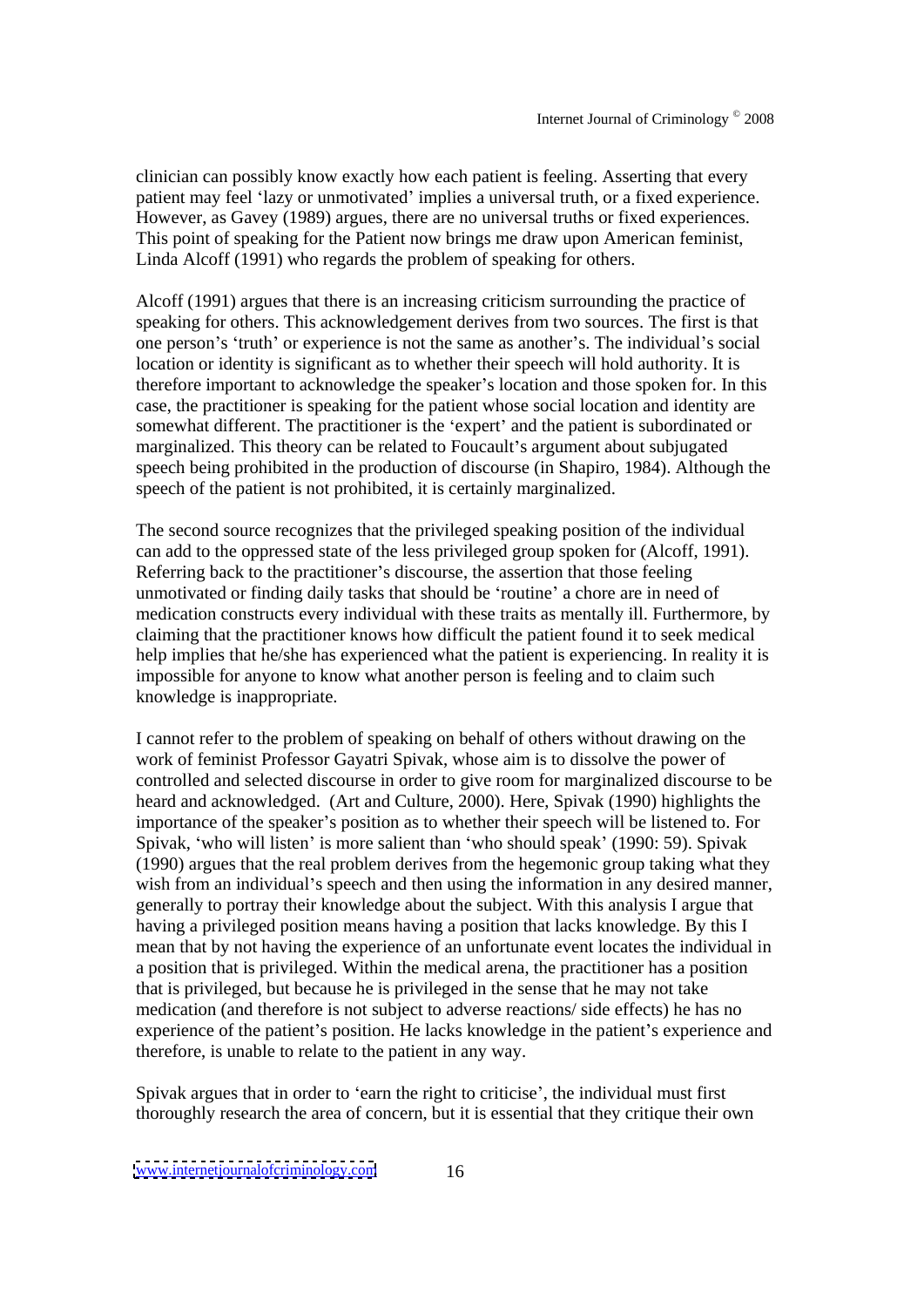historical position as the investigator (1990: 62). However, even with this critique, although the investigator may have earned the right to criticise they have not earned the right to represent another individual or group. The danger of representing marginalized or subjugated groups is misrepresenting or homogenizing them (Spivak, 1990). Dolan's approach to the patient and his idea of representing all patients in need of antidepressant medication as 'lazy or unmotivated' merely homogenizes and misrepresents all patients with depression as having this characteristic (2003: 13).

Dolan's response as to whether antidepressants cause suicidal or homicidal thoughts results this is a 'myth' and that, 'Antidepressant medication is *unlikely* to create new suicidal or homicidal ideation' (Dolan, 2003: 13, emphasis added). Here, I draw upon Hilary Allen to argue that this is a classic use of a discursive manoeuvre where Dolan is using a particular discourse to delete the agency that taking antidepressants could cause suicidal/homicidal behaviour (in Carlen and Worrall, 1987). Dolan continues by saying, 'families and friends of these individuals find it difficult to see their relatives "at fault" for this behaviour  $\ldots$  medication becomes an easy scapegoat' (Dolan, 2003:13,14). A brilliant performance of victim blaming! Dolan automatically directs the focus and blame away from medication, and the prescribing practitioner, and onto the individual and their friends/family. He is forcing the victim to share the responsibility. The dangerousness of the situation is eliminated, rendering the practitioner harmless. Interestingly, Dolan contradicts himself when admitting that antidepressants can cause akathisia, 'a very disturbing physical inner restlessness' and that:

Patients with akathisia have been noted to have a suicide rate above that of the general population. It is possible that the small percentage of patients who do develop akathisia while on medication could be at some increased risk for self-injury . (Dolan, 2003:14)

Put in plain English then, there is a chance that taking antidepressant medication can increase suicidal or homicidal thoughts or behaviour.

The dangers of taking antidepressant medication has been expressed in October 2004 by the Food and Drug Administration (FDA) who ordered all antidepressant manufacturers to add a 'black box warning' to the label of their product. The aim of the warning is to make the public aware about the increased risk of suicidal behaviour and thoughts in children and teenagers taking antidepressants (FDA, 2004). A black box warning is the most serious warning that can be applied to prescription medication (McManamy, 2004). This warning cites that children and adolescents taking antidepressant medication have been found to be at an increased risk of suicidal thinking and behaviour (McManamy, 2004). This is alarming considering that children under the age of three are being prescribed anti-depressants (Murray et al, 2004). The decision for the need of such a warning derived from a number of enquiries in 2003 into a paediatric trial that involved the use of the antidepressant, Paxil. During this trial it was revealed that a number of children taking Paxil had shown signs of suicidal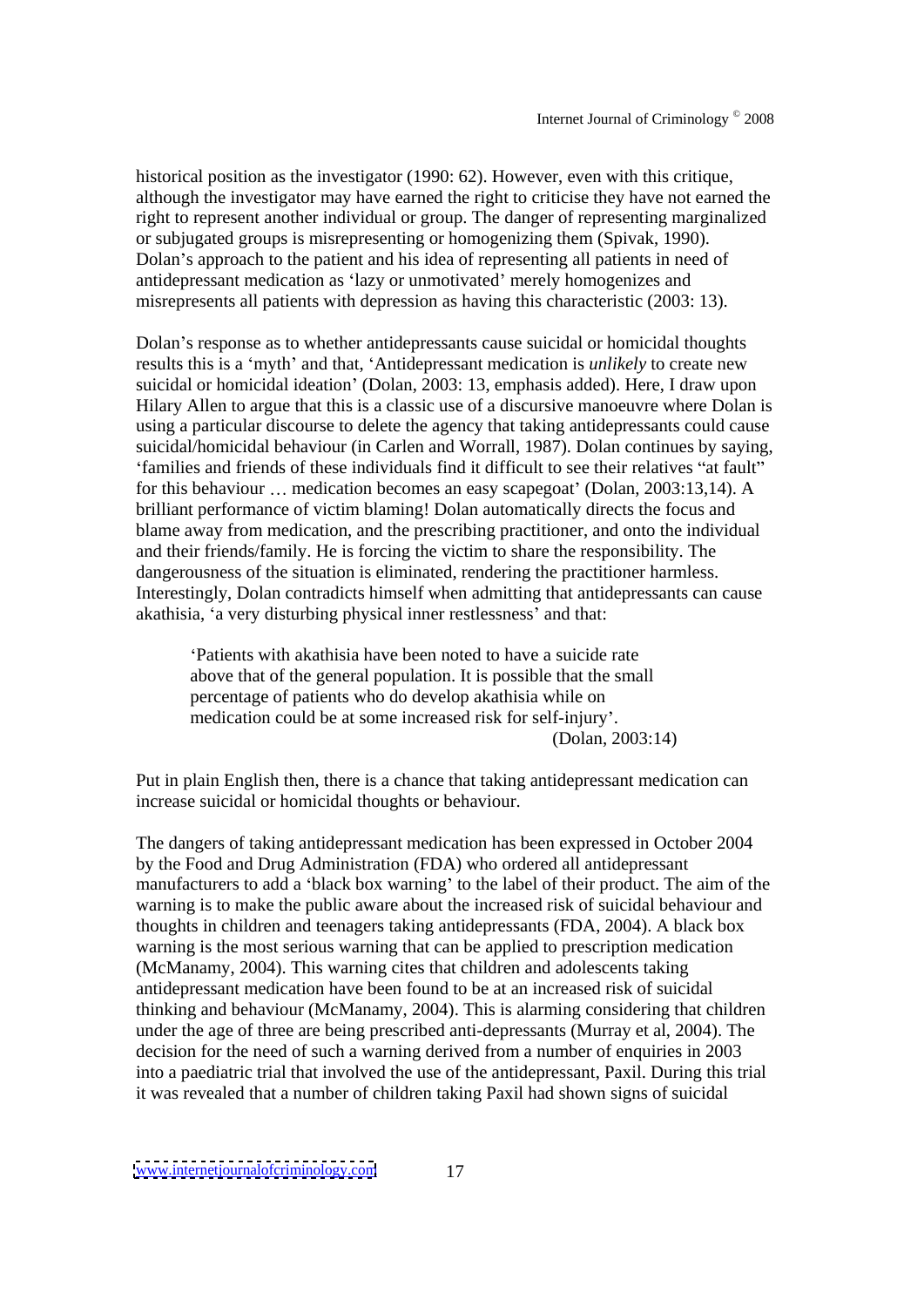behaviour and the public began to realise that drug companies were consistent in their suppression of negative trials and only reporting positive trials (McManamy, 2004).

As a focus of this dissertation is subjugated knoweldges, with a focus on children, I would now like to turn to two accounts of survivor discourse of children. These are accounts of children who have experienced the adverse effect of antidepressant related suicidal/homicidal behaviour. The first account is from a young boy, Corey Baadsgaard, who had been diagnosed with social anxiety disorder. He was initially prescribed an antidepressant Paxil and when it had no effect was prescribed Effexor. The dose was eventually increased to 300 milligrams a day (Pringle, 2005). Considering that the Committee on Safety of Medicines(CSM) advised Effexor as one of the drugs unsuitable for individuals under the age of 18, and the maximum dose for adults is 375 milligrams, this administration is alarming (British National Formulary, 2006). Upon taking the increased dose, Corey felt unwell and went to bed. He woke up in a juvenile detention centre with no recollection of what had happened. He later learned that he had taken a high-powered rifle to his school and had taken 23 of his classmates and his teacher hostage (Pringle, 2005).

Jamie Tierney was 14 years old when he as prescribed Effexor for the treatment of migraines (Pringle, 2005). He had no history of depression before taking the drug. However, after taking the medication he reported thinking about suicide and self-harm on a daily basis, felt empty of any emotion apart from rage and felt that he had little control or inhibition. He reports that these feelings stopped once he stopped taking the medication, which implies the possibility that it was the effects of the drug that altered his behaviour so drastically.

The point to make from these survivor accounts does not stem from a positivistic argument that the administered medication caused adverse behaviour, but that subjugated discourses often hold more knowledge about an event/issue than 'expert' discourses. To the 'expert', accounts such as the ones outlined above would be considered trivial and counterproductive because not only do they counteract 'expert' discourse but also, from a statistical point of view, these findings would not be considered significant enough to warrant acknowledgement. Survivor discourse is focused upon by Alcoff & Gray (1993) who argue that although this subjugated discourse can be empowering it can also unintentionally serve to recuperate dominant  $discourse - it can have a double effect. Survivor speech is generally prohibited, its$ credibility denied. Those in powerful positions obtain this exclusion through 'silencing strategies', or failing this, 'strategies of recuperation' (Alcoff & Gray, 1993: 264-268).

Silencing strategies' operate to invalidate the discourse of the survivor and are deployed by those in powerful, hegemonic positions (Alcoff & Gray, 1993). These strategies discredit subjugated speech through 'formation rules' that disqualify the assertion that the dominant party could harm the subordinate (Alcoff & Gray, 1993:  $266$ ). I use this analysis to argue that these rules forbid the idea that a medical 'expert' could prescribe harmful medication to an individual, especially a child. These discursive strategies also consider children incapable of giving a credible account of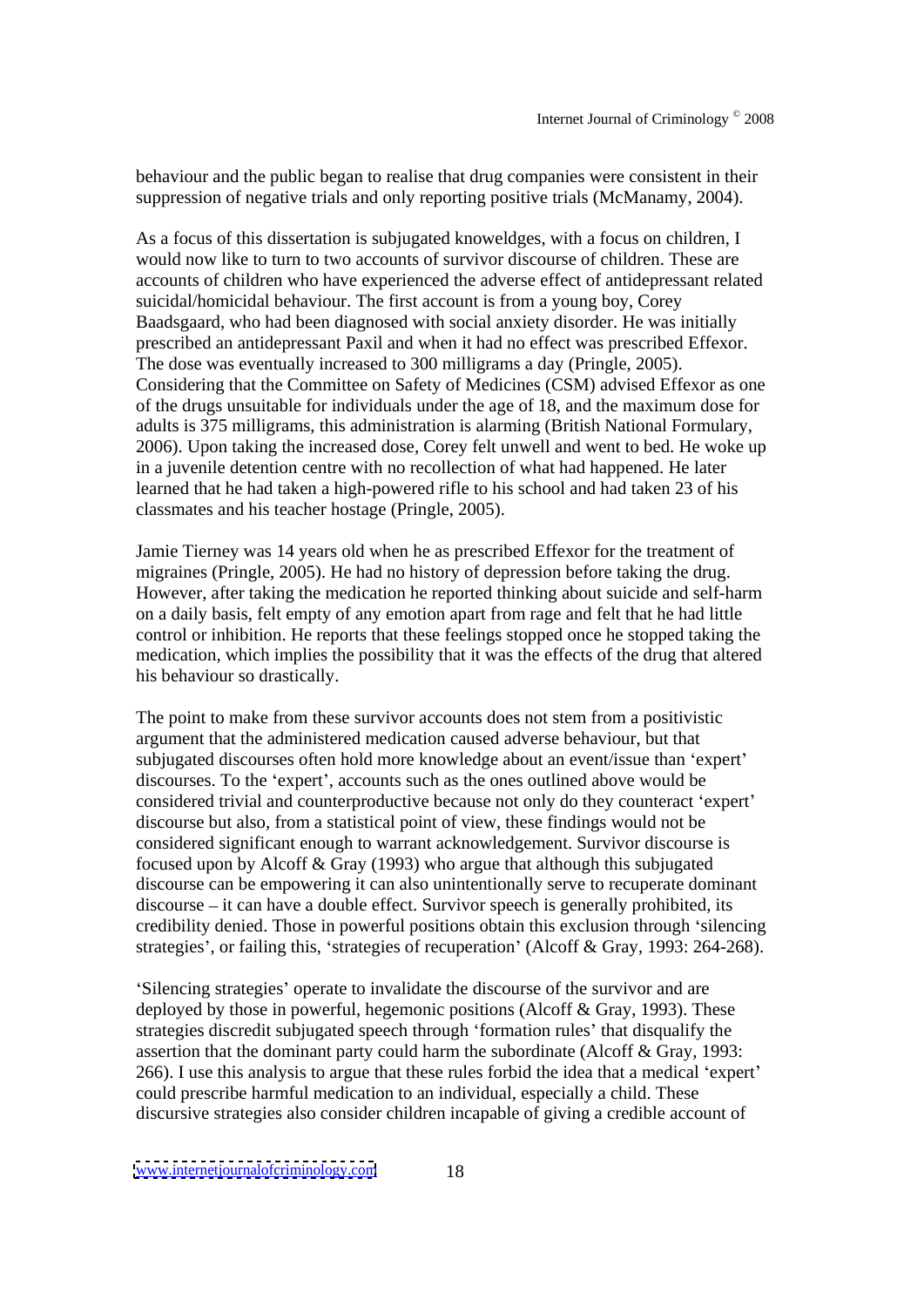events and through this children are consistently silenced. After all, who are the majority likely to believe  $-$  a medical 'expert' or a child diagnosed with a 'mental disorder'? I draw upon Alcoff  $&$  Gray to argue that the idea of a medical 'expert' diagnosing incorrectly, or prescribing medication unnecessarily, challenges the 'positivity' of dominant discourses that 'experts' are rational beings (1993: 267). This results in a resistance to and a silencing of child survivor discourse – their discourse is considered belligerent, it is a threat to dominant discourse. Child survivor discourse is transgressive' in that it challenges 'conventional speaking arrangements'; within these arrangements children have no authority (Alcoff & Gray, 1993: 267). Dominant discourse will always strive to silence and discredit child survivor discourse.

If 'silencing strategies' do not work in the favour of dominant discourse, Alcoff  $\&$  Gray argue that 'strategies of recuperation' are then deployed in order to channel the discourse to a 'non-threatening outlet' (1993: 268). These strategies recuperate hegemonic positions by dis-empowering survivor discourse and categorizing it as mad or hysterical. Due to feminist work providing a space for survivor discourse in journals, magazines and through support groups, hegemonic discourses are increasingly turning to 'strategies of recuperation' rather than 'silencing strategies'. An example of recuperation can be found in Dolan's (2003) dismissal of anti-depressants being linked to suicidal/homicidal behaviour as a 'myth'. He immediately gives the impression that even considering the possibility is ridiculous, which discredits any survivor discourse on the subject.

Another point of clarification I would like to make is the unfortunate and troublesome situation of the child's outlet of discourse. Generally, if an individual has an adverse reaction to medication their first point of call may be to return to the medical 'expert' who initially administered the drugs. Alcoff  $\&$  Gary refer to this kind of situation stating that, The relationship between the expert mediator, or the person to whom one confessed, and the confessor was one of domination and submission' (1993: 271). Here, the child will be reliant upon the medical 'expert' to interpret the behaviour and experience. This further subjugates the child, as it is the 'expert' rather than the child who determines the legitimacy of the discourse  $-$  the 'expert' determines 'truth' and credibility. This depicts an unequal power relation where the 'expert' channels the discourse to coincide with dominant cultural codes (Alcoff & Gray, 1993: 271). This in turn reinforces the privileged position of the 'expert' as although they are privileged to not have experienced the unfortunate event, they are still the ones dominating the discourse.

Although the medical 'expert' may dominate discourse surrounding mental health (and health in general), the use of drugs to control children's behaviour is an issue that is facing increased criticism. For example, prescriptions for Ritalin (medication used to treat Attention Deficit Hyperactivity Disorder, ADHD) in England had dramatically increased from 3,500 prescriptions in 1993 to 126,500 in 1998 (Atkins, 2000). Prescriptions for the drug then increased from 215,000 in September 2001, to 384,000 in August 2006 (United Kingdom Parliament, 2006). The increasing use of Ritalin to control children's behaviour can be seen with these figures; the diagnosis however, is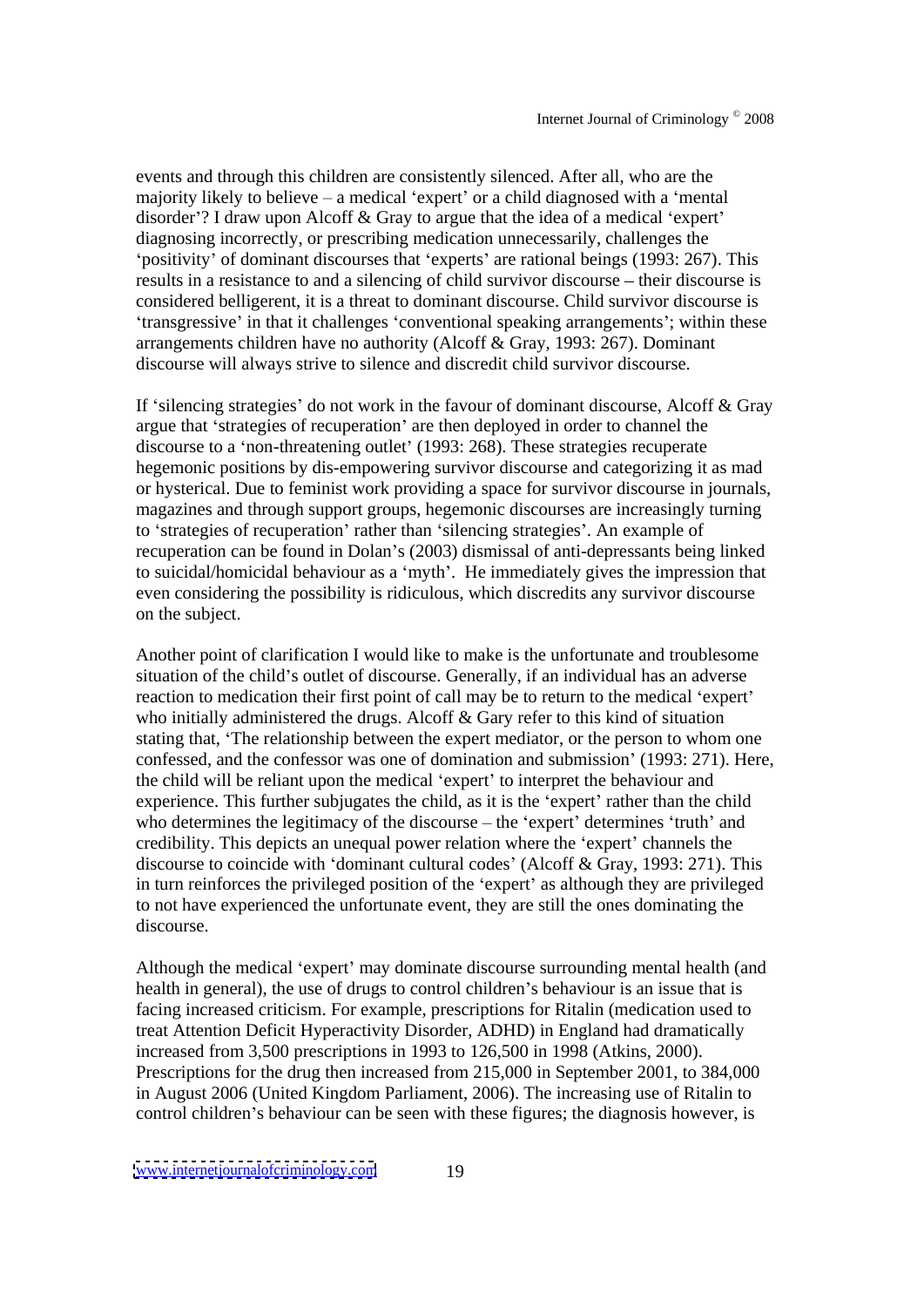not definite. Tracy (1999) investigated a concern regarding the use of Ritalin to control children's behaviour and discovered that many 'expert's administering the drug actually rely on the drug's effects to determine the diagnosis of ADHD. If the medication is successful in controlling the disruptive behaviour then ADHD is diagnosed. However, it is argued that anyone taking this drug may have his or her concentration and focus improved which implies that using a drug to determine diagnosis is not an effective and reliable means from which to work from.

Arguments, such as the one outlined above, increase the concern that Ritalin is being used on children as a quick fix solution. This notion of making 'difficult' or 'disruptive' children easier to manage seems to appeal to parents and teachers. An example of this management strategy can be found in an investigation carried out by Los Angeles Times. They discovered that thousands of children in California who were in care had been administered psychiatric drugs, predominantly for the purpose of making the children easier to manage (Pringle, 2005). This type of occurrence can easily be related to Sim s (1990) argument that drugs are increasingly being used as a form of control rather than for therapeutic purposes in prisons. Likewise, children who are perceived disruptive, and whose parents and/or teachers find difficult to handle, are increasingly being prescribed drugs such as Ritalin in order to be controlled more easily. As my introduction argued on page 1, the medical establishment is increasingly deploying this strategy of control and management for use on the general public who do not comply with the established social 'norms'. Referring to Deleuze's argument (on page 19) I would like to point to the accelerated movement towards a control society in which drugs are seen to be an easy quick fix solution to regulate undesirable behaviour. I argue that they are not used to treat the individual, but rather to control or modify behaviour deemed socially unacceptable. Furthermore, to do so 'in situ' and in so doing, they avoid the expense and intrusion that previously characterised the institutions of correction and confinement.

Throughout this chapter, I have highlighted the problematic nature of diagnosis guidelines and the clear negligence of medical 'experts' that taking anti-depressants can result in the adverse reaction of suicidal or homicidal thoughts and/or behaviour. The importance of de-subjugating the discourse of the patient has been made with reference to the problem of speaking for others (Alcoff, 1991). Also strategies deployed by experts' of powerful positions to silence patient discourse, or failing this to use the information to recuperate hegemonic discourse, has been investigated (Alcoff & Gray, 1993). Significantly, I have explored whether the argument of Sim (1990), that the PMS use drugs as a technique of control rather than a technique for therapeutic regime, is comparable with the medical practitioner's use of drugs to control disruptive individuals, especially children who are considered troubled/troublesome. The next chapter consists of my overall conclusion reached from this dissertation. I will briefly highlight the key arguments and the relevance of these arguments for my dissertation.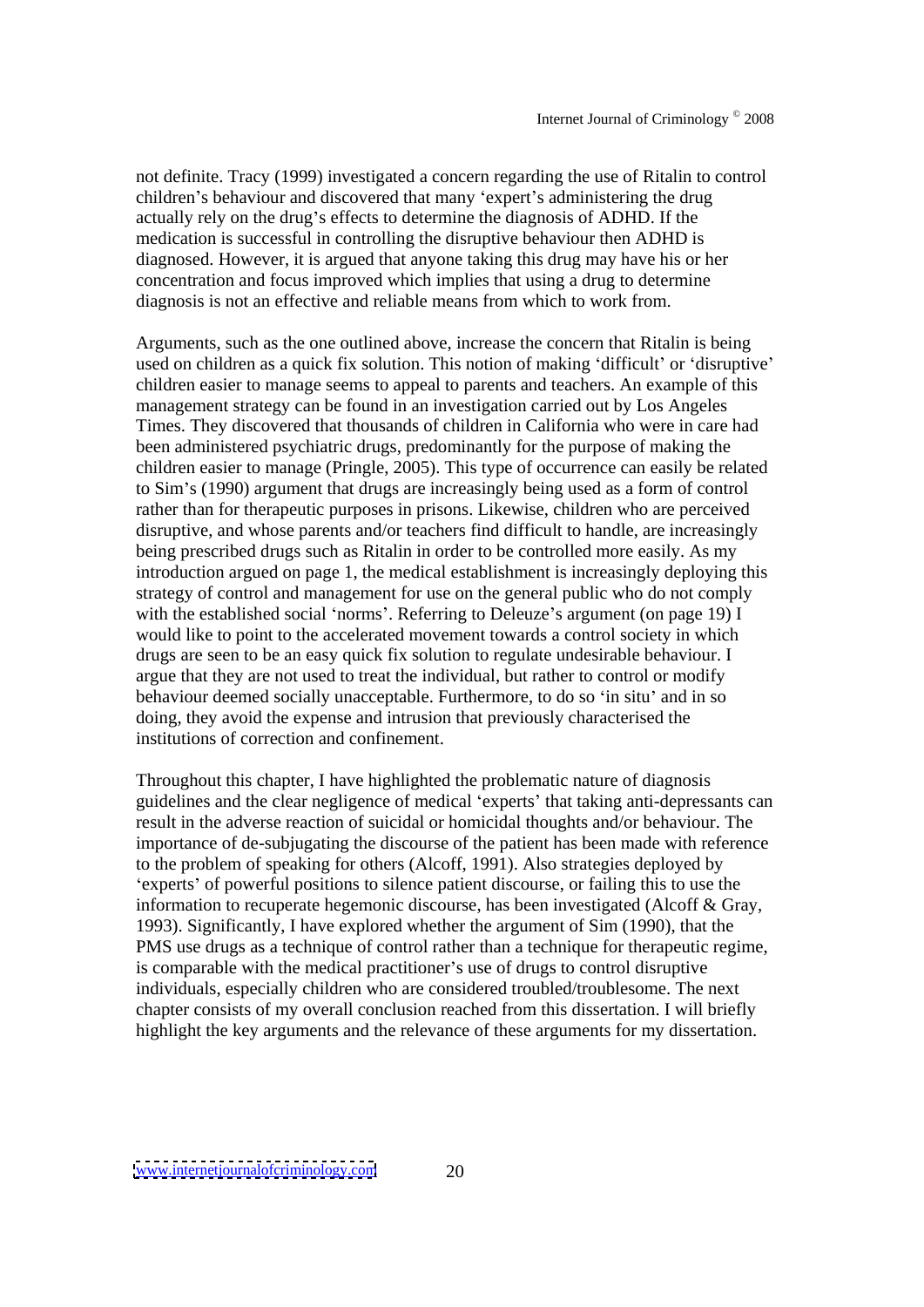#### **Conclusion**

Throughout this dissertation I have critically analysed medical 'expert' discourses about mental illness, as well as the construction of mental illness itself. The work of Sim (1990) has been an essential basis for my dissertation as I have argued that the PMS reflects the practices of the medical profession in general. This, and the use of prescription drugs as a technology of control, has been a thread that has followed throughout this dissertation. The idea of managing a society with guidelines of what is considered the social 'norm' has been problematized and the problematic nature of asserting a universal truth has been revealed.

The works of Michel Foucault, Alcoff, Gray, Gavey and Allen have been a fundamental part of my methodology. Foucault's analysis about the construction of discourse has enabled me to understand how medical discourse is constructed with a hegemonic pattern that subjugates and marginalizes the voice of resistance. It would not have been possible to analyse medical discourse without the knowledge gained by Allen's theory about discursive manoeuvres. This theory has allowed me to recognise a denial of responsibility within a particular expert's acknowledgement of antidepressant induced suicidal/homicidal thoughts or behaviour. Finally, I have used Alcoff and Gray's theory to highlight the importance, and sometimes the danger, of survivor discourse.

The second chapter has revealed the changing construction of mental illness and the development of the doctor-patient relationship. Within this chapter I have also introduced how the formula of governmentality has changed overtime and how this has affected what we perceive as freedom. The distinction between strategies of discipline and control has been investigated, and how control comes into force after the individual fails to adhere to disciplinary rules has been argued. The invisible technologies of governing take particular forms that ensure we have a sense of autonomy while at the same time ensuring that we follow a specific route that is productive to a society as a whole. In this case, we can see how we govern ourselves with the aid and guidance of establishments, such as the medical establishment, and rely on their perspective of what the social norm is. Non-compliance of these social norms results in the application of the deviant label, and strategies of control are applied, which increasingly rely on the use of drugs. With the examined theories, we can see how we are increasingly becoming a society that strives on efficacy, perfection, responsibility and productivity. Individuals who appear to fail at these tasks are singled out as troubled/troublesome.

The third and final chapter has consisted of discourse analysison a piece of medical discourse. Discursive manoeuvres have been highlighted and prescription guidelines have been problematized. Within this analysis, the danger of antidepressant related suicidal/homicidal thoughts and behaviour have been examined with reference to survivor discourse. Alcoff & Gray's work about survivor discourse, silencing and recuperative strategies have been elaborated on. Finally I have used the example of Ritalin, a drug to control ADHD patients, to argue that there is an increasing trend in